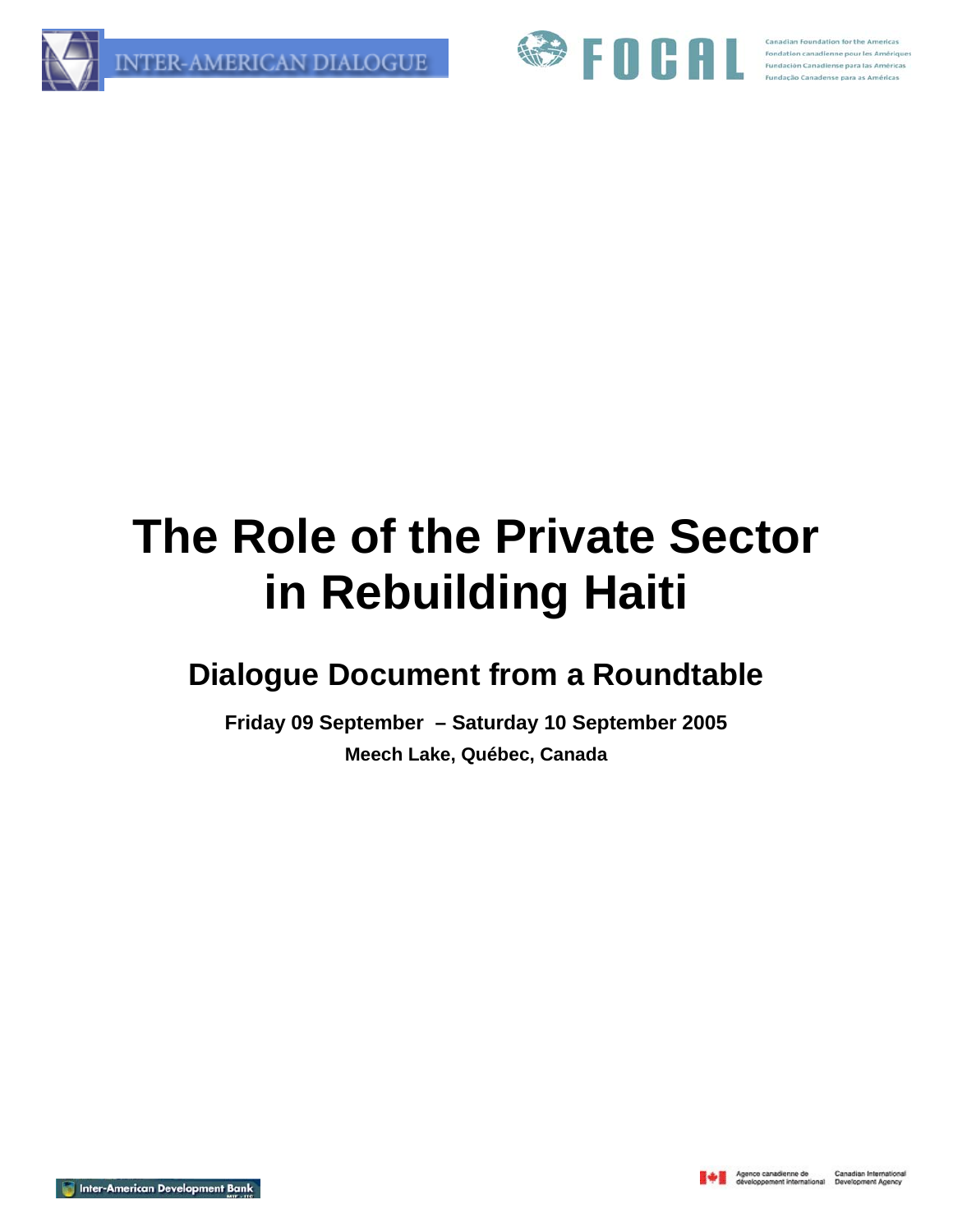



#### **TABLE OF CONTENTS**

| <b>SESSION 1: CHALLENGES AND OPPORTUNITIES IN THE PRIVATE SECTOR</b>           | 6              |
|--------------------------------------------------------------------------------|----------------|
| <b>Reinstating a Government-Private Sector Dialogue</b>                        | 6              |
| <b>Technical Assistance for Public Officials</b>                               | $\overline{7}$ |
| The Private Sector and Accelerating Aid Disbursements                          | 8              |
| <b>Expanding the Private Sector and Supporting Private Sector Institutions</b> | 9              |
| SESSION 2: BUILDING GOVERNMENT AND PRIVATE SECTOR CAPACITY                     | 11             |
| <b>Improving the Institutional Capacity of the Public Sector</b>               | 11             |
| The Global Fund Model: Private Sector Provision of Public Services             | 11             |
| Co-management                                                                  | 12             |
| <b>Formalization</b>                                                           | 13             |
| <b>Reinstating and Institutionalizing Private-public Policy Dialogues</b>      | 13             |
| <b>Privatization</b>                                                           | 14             |
| <b>SESSION 3: DEVELOPMENT OUTSIDE PORT-AU-PRINCE</b>                           | 15             |
| The Case for Decentralization or the Problem of the 'Two Republics'            | 15             |
| <b>Direct Financing and Support to the Regions</b>                             | 15             |
| <b>Tourism and Building Infrastructure in the Departments</b>                  | 15             |
| <b>Tourism Cluster</b>                                                         | 16             |
| <b>Decentralization Implications</b>                                           | 16             |
| <b>SESSION 4: EDUCATION AND SOCIAL SERVICES</b>                                | 17             |
| <b>Emergency Meeting and Emergency Fund for Education</b>                      | 17             |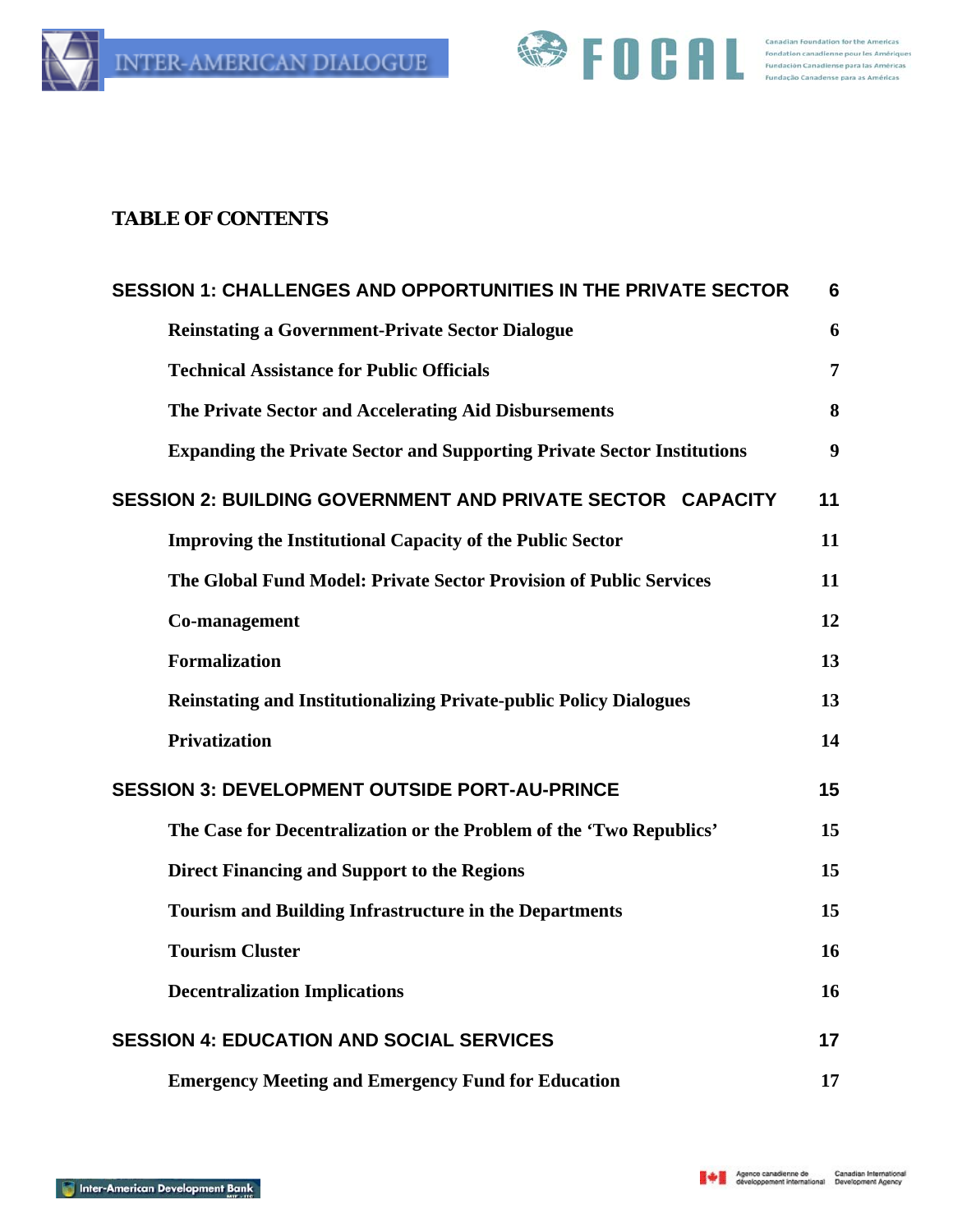



| <b>Technology, Student Loans and Multi-Sectoral Initiatives</b> | 18 |
|-----------------------------------------------------------------|----|
| <b>SESSION FIVE: SECURITY</b>                                   | 20 |
| <b>The Police and MINUSTAH</b>                                  | 20 |
| <b>Breaking the Crime-Poverty Link</b>                          | 20 |
| <b>MEETING AGENDA</b>                                           | 22 |
| <b>MEETING PARTICIPANTS</b>                                     | 24 |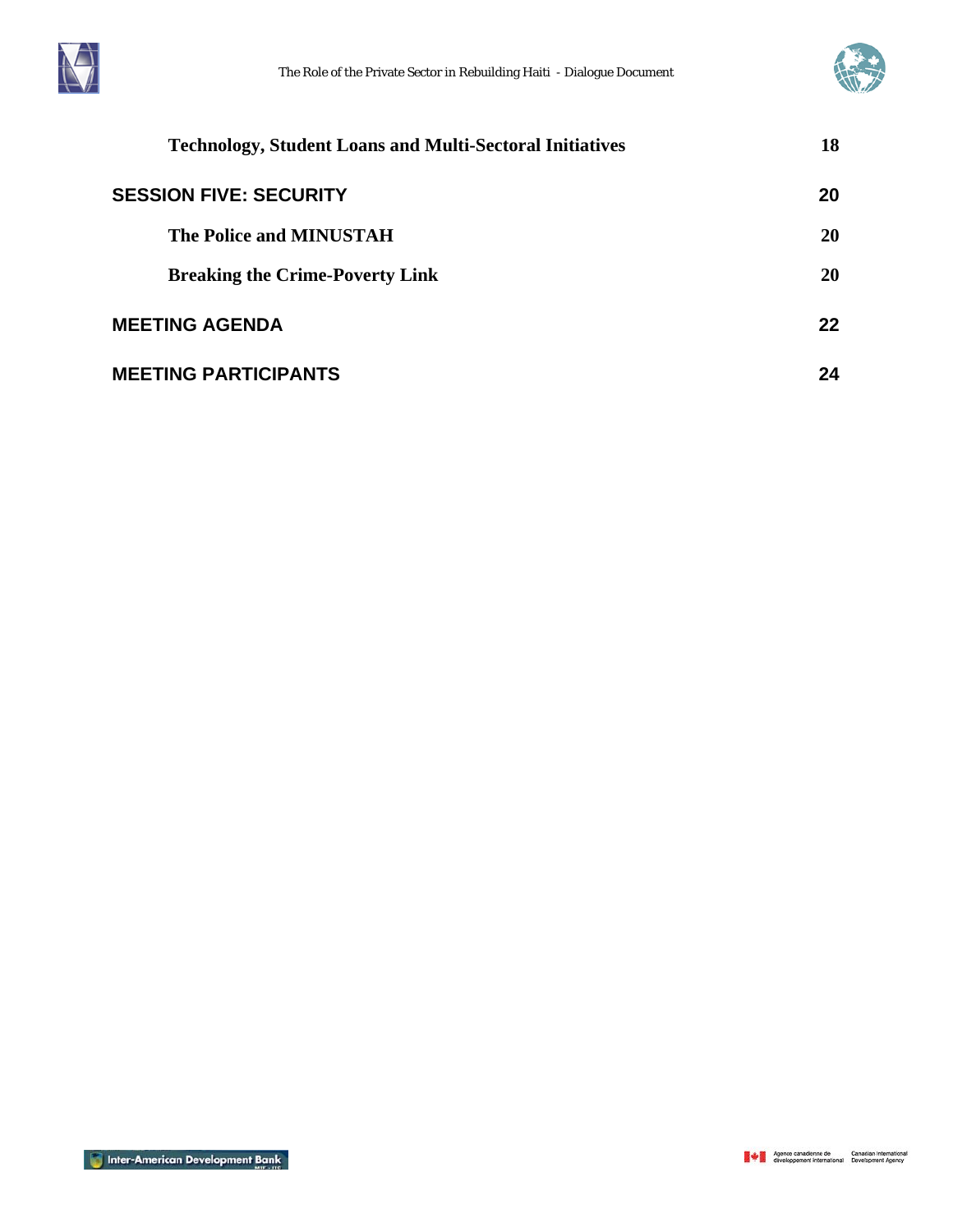



#### **BACKGROUND**

This spring, as a result of an initiative by the Rt. Hon. Joe Clark, the President of the Inter-American Development Bank (IDB) Dr. Enrique Iglesias convened a meeting in Washington of a small group of Canadians and Americans retired from public service and experienced in the area of Inter-American affairs, to brainstorm about endemic crises in the Caribbean and Latin America. The meeting was productive. From various options, Dr. Iglesias selected Haiti with special focus on the private sector for further exploration. It was agreed that a conference with key members of the Haitian private sector would be less inhibited and more innovative if held away from Port-au-Prince and preferably in Canada. Funding was provided by the IDB and the Canadian International Development Agency (CIDA). The conference has been organized by the Canadian Foundation for the Americas (FOCAL) with support from the Washington based thinktank, the Inter-American Dialogue. Export Development Canada (EDC) provided additional support.

The meeting brought together 17 members of the Haitian private sector, selected for their abilities, for their representation of different sectors of the economy, for gender, and for a vision of the country beyond their immediate business interests. A member of the Haitian diaspora also participated in the meeting. Lionel Delatour of the Centre pour la Libre Entreprise et la Démocratie (CLED) assisted FOCAL and the Dialogue in preparations for the meeting. The meeting was chaired by Mr. Clark.

#### **EXECUTIVE SUMMARY**

This meeting represented a unique opportunity to harness some of the ideas and energy of the one sector in Haiti with the skills and capacity to reduce impoverishment from within and to help with human infrastructure. There were no formal presentations at the meeting. Issues raised by discussion leaders were taken up by the entire roundtable. This was not a private sector/IFI conference but an informal debate among private sector participants with a responsive and informed IFI audience. The goal of the meeting was first to engage the private sector in helping donors to "think outside the box" about development in Haiti and identify actionable initiatives and strategies for addressing broad development issues. The secondary goal was to sketch a framework for donors to use in incorporating private sector participation in development planning.

The result was a dynamic and free flowing discussion. In a national setting notable for grim economic and social indicators, it was clear that the private sector (or many parts thereof) still retained the leadership and entrepreneurial skills indispensable for growth, but that potential could not be realized without improved security, enhanced collaborative understanding with government and well-targeted support from donor institutions. It was also clear that the private sector was not seeking to displace the role of the donor community. The immediate achievements of the Willson House meeting included the generation of practical initiatives for 'growth with equity', improvements in health, education, security and decentralization. The ideas and group dynamic impressed the group of IFI leaders present, including the presidents of the IDB and CIDA. This group's perception of the role and potential of the Haitian private sector was enlarged by the quality, acumen, and social responsibility of the Haitian participants.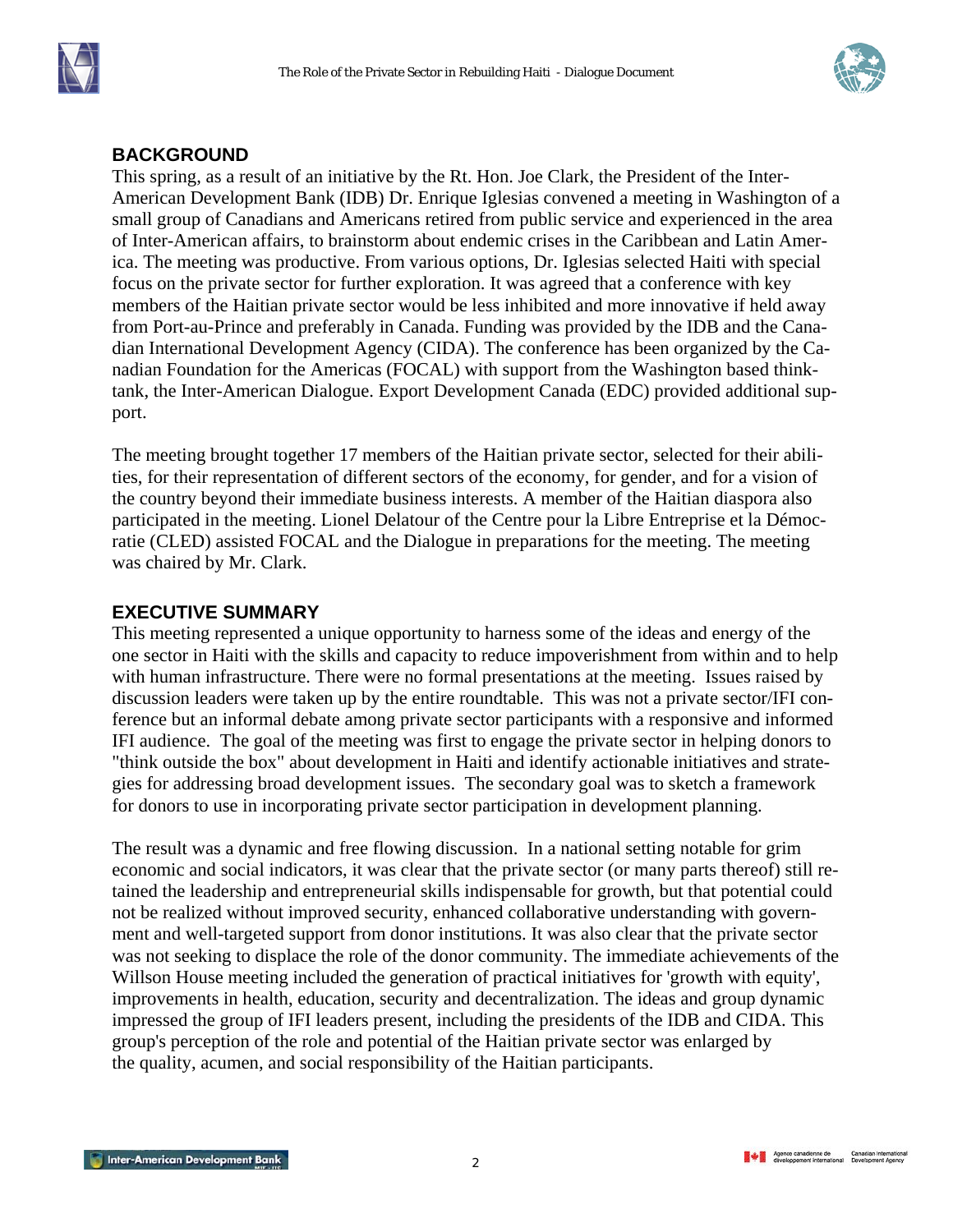

The meeting also underlined the utility of the Willson House conference formula: bringing well selected participants away from troubled environments to a calm neutral location with all meals and receptions on site where a limited agenda could be debated informally.

Participants suggested the private sector could facilitate development in Haiti through partnering/sharing skill with the government and through fostering overall economic growth and the expansion of the private sector among all classes and groups. They would like to see donors considering the private sector as an integral part of the development process. "Growth with equity" and "a revolution of growth" were central themes.

Below is a synopsis of the principal areas where the private sector felt it could play an enhanced and productive role:

**The private sector should work to support the transition of the government to be elected this fall**. The incoming legislature and government will have little or no experience with government and may have even less experience with economic policy. The private sector, IFIs and selected NGOs can provide knowledge and support for the new government in these areas. This support can be designed to complement broader and deeper training and on-going technical assistance to the new government and parliament from the international community. The urgency (pre-inauguration) and importance of action in this area was strongly underscored.

**Private-public policy dialogues need to be resumed and, equally important, institutionalized by the new government.** This was identified to be of critical importance for promoting the "revolution of growth", which along with survival, underlies the private sector rationale for its engagement. At times in the past, the private-public dialogues were of immense benefit to the government, donors concerned with private sector development and to the private sector. In reconstructing the business environment in Haiti and rebuilding pro-growth policies, the dialogues will be even more critical. Though interim Prime Minister Gérard Latortue has called for reestablishment of the dialogues, this has been done on the basis of decree and without public service support.

**The private sector should be present at the Brussels meeting to discuss the post-Interim Cooperation Framework (ICF) for Haiti.** The private sector would give input into the range of issues covered in this paper including disbursement, private-public partnerships and provision of critical services. Private sector, and perhaps Diaspora representation, at the meeting would be in recognition of the funding and other contributions that these groups are making to development in Haiti.

**The Global Fund model of direct donor-private sector collaboration should be replicated**. The Global Fund to fight AIDS, Tuberculosis and Malaria directly funds the SogeBank Foundation to carry out the largest HIV/AIDS prevention and treatment programme in Haiti. The Soge-Bank Foundation brings private sector administrative and financial expertise to the management of the programme and, based on an analysis by the Fund, was the most *efficient* agent to carry out the work.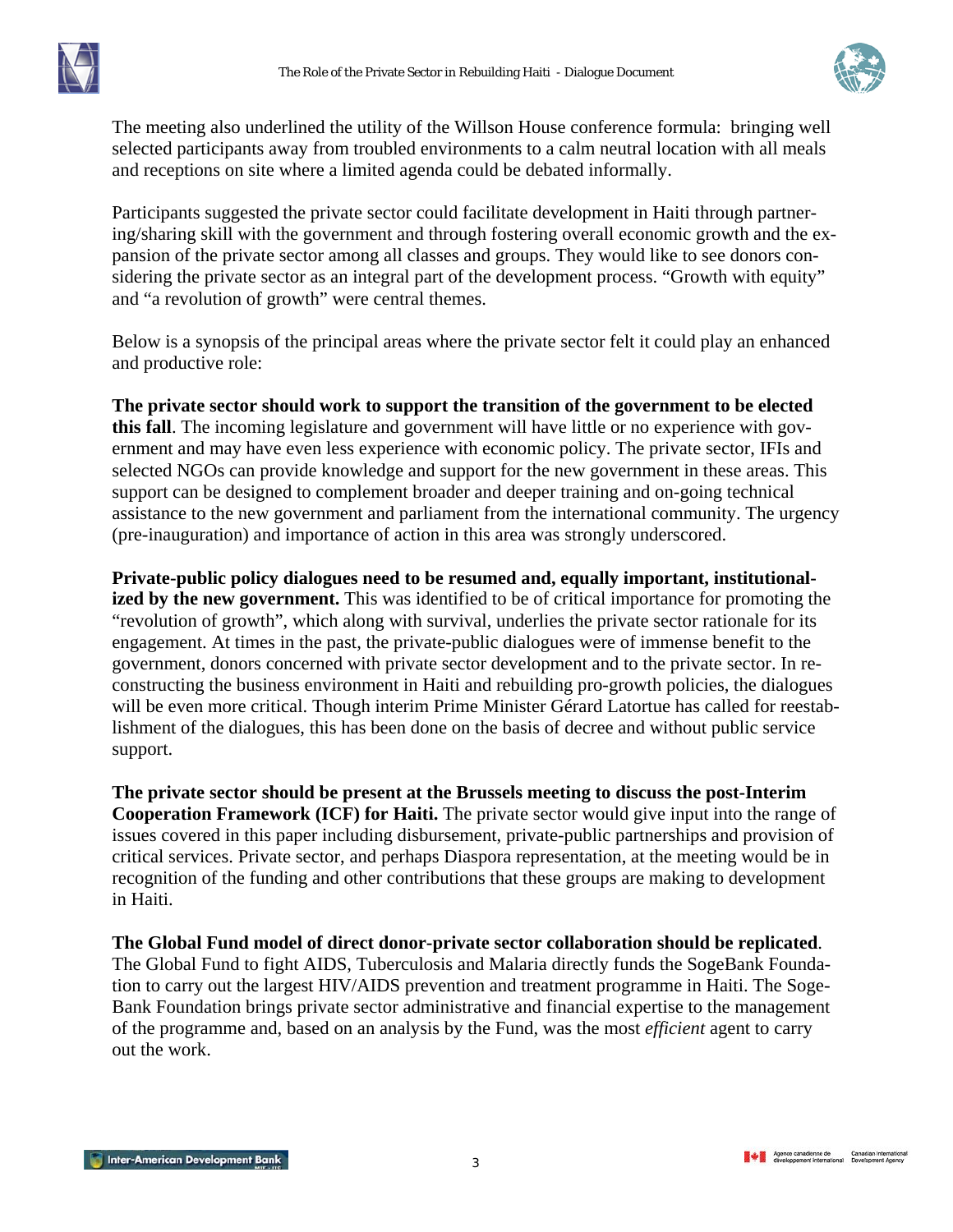

**The formal economy in Haiti must be expanded.** All attendees agreed on the need to bring more business into the formal economy to stimulate growth, to access capital, to obtain a level of security and to expand the tax base. At the same time, the private sector attendees were adamant that **the "revolution of growth" must be for all Haitians** and special attention and resources must be targeted toward the informal sector. The private sector urged implementation of a formalization project for land titling and access to capital that it developed with Hernando de Soto. Private sector attendees noted that the lessons of structural reform and Washington Consensus era were not lost on Haiti and increasing and diversifying the private sector were crucial for building a constituency for pro-growth and pro-market policies.

**Donors should adopt an expedited project consideration and disbursement mechanism for private sector proposals in education**. There was imaginative discussion of the urgent need to improve the quality of education in the country and there was consensus that donors be asked to consider a way to rapidly evaluate and fund private sector proposals in education. Donors would use funds committed under the ICF that are not being used, and likely will not be used, because executing agencies cannot be found. Proposals from the private sector would have to fit within the ICF framework for education.

**Private-public boards should be formed to co-manage certain critical public services.**  Many public services in Haiti are simply not available because the public sector does not have the resources to carry out its mandate to provide these services. In critical fields, the private sector can provide managerial skills, knowledge and other resources through private-public boards to advise the public sector or co-manage some activities. Education, health, public housing, public transportation, public markets and possibly infrastructure were identified as targets. These boards would be transitory with specific end dates, but could be continued if all parties so desired. There should be a simultaneous program to build the capacity of the public sector in those fields where public delivery of services is the best policy.

**The privatization of state enterprises must be addressed**. The first step to doing this is to make available all government and donor-funded reviews and audits of public enterprises from the Conseil de Modernisation des Entreprises Publiques. There was also recognition that the regulatory environment must be improved before privatization could be considered in some areas. There was clear desire for a rational, transparent and intelligent privatization programme to prevent a recurrence of the counter-productive and non-transparent recent privatizations.

**Haitian private sector and civil society leaders should target media distortions and overgeneralized consular advisories.** Haiti's problems and gang violence are unquestionably serious but media at times give the impression that visitors anywhere are in peril. Obviously a delicate issue, but generalizations of this nature inhibit investment and some donor engagement. Consular Advisories require greater specificity, otherwise blanket 'don't travel' advice will needlessly discourage many business visitors.

**Decentralization of authority and resources outside of Port-au-Prince, including direct funding by donors to entities outside Port-au-Prince is needed: the challenge of the 'two republics'.** National inclusion is essential in rebuilding the country. The private sector is weak in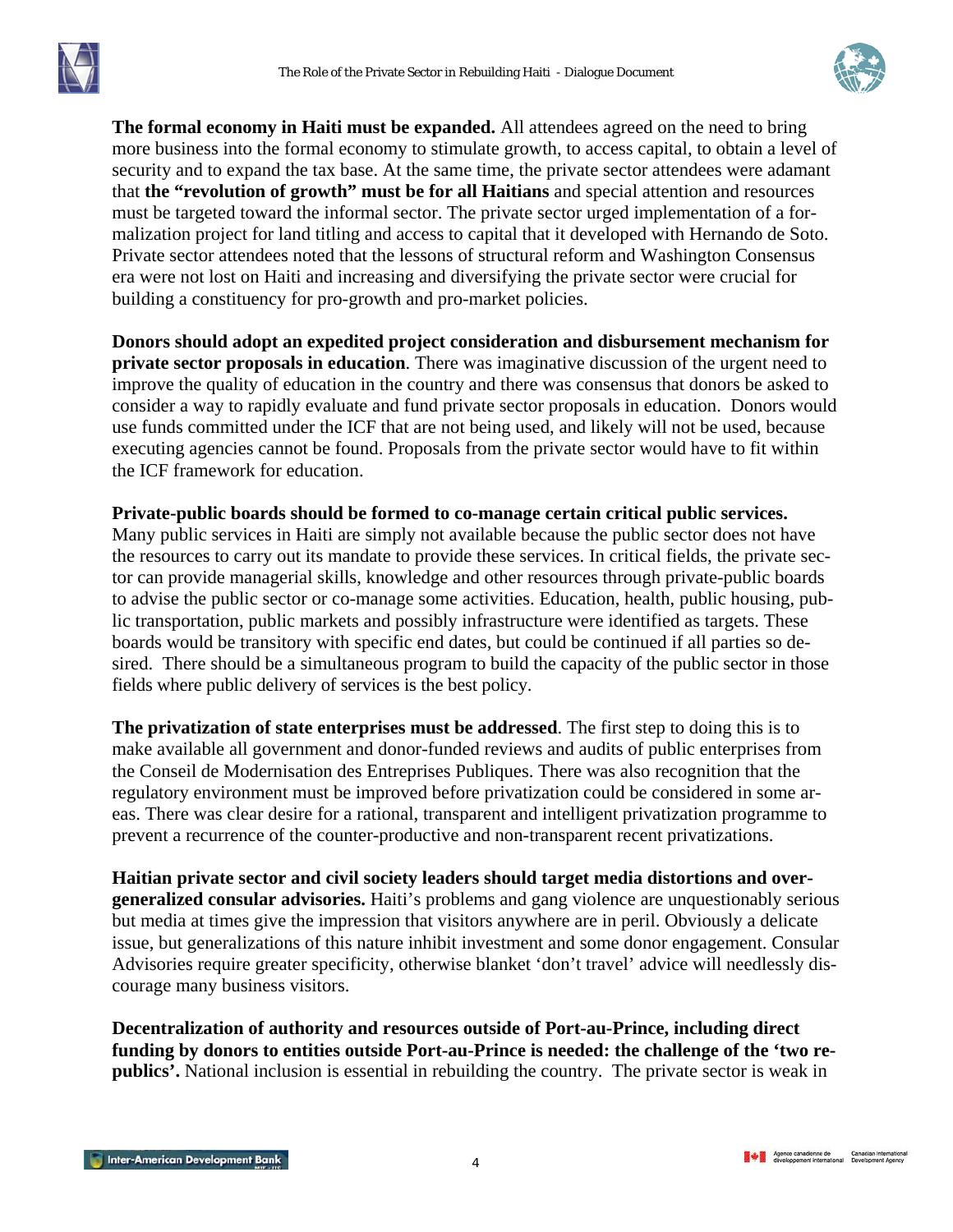



the provinces. Tourism and business development outside the capital are choked by the absence of basic infrastructure. A donor focus on these issues with pilot projects would be welcome.

Realization of these initiatives requires greater cooperation between international donors and the private sector and will require institutional support for private sector organizations. The return on such an investment however, would be enormous in leveraging financial, human and intellectual resources for development in Haiti.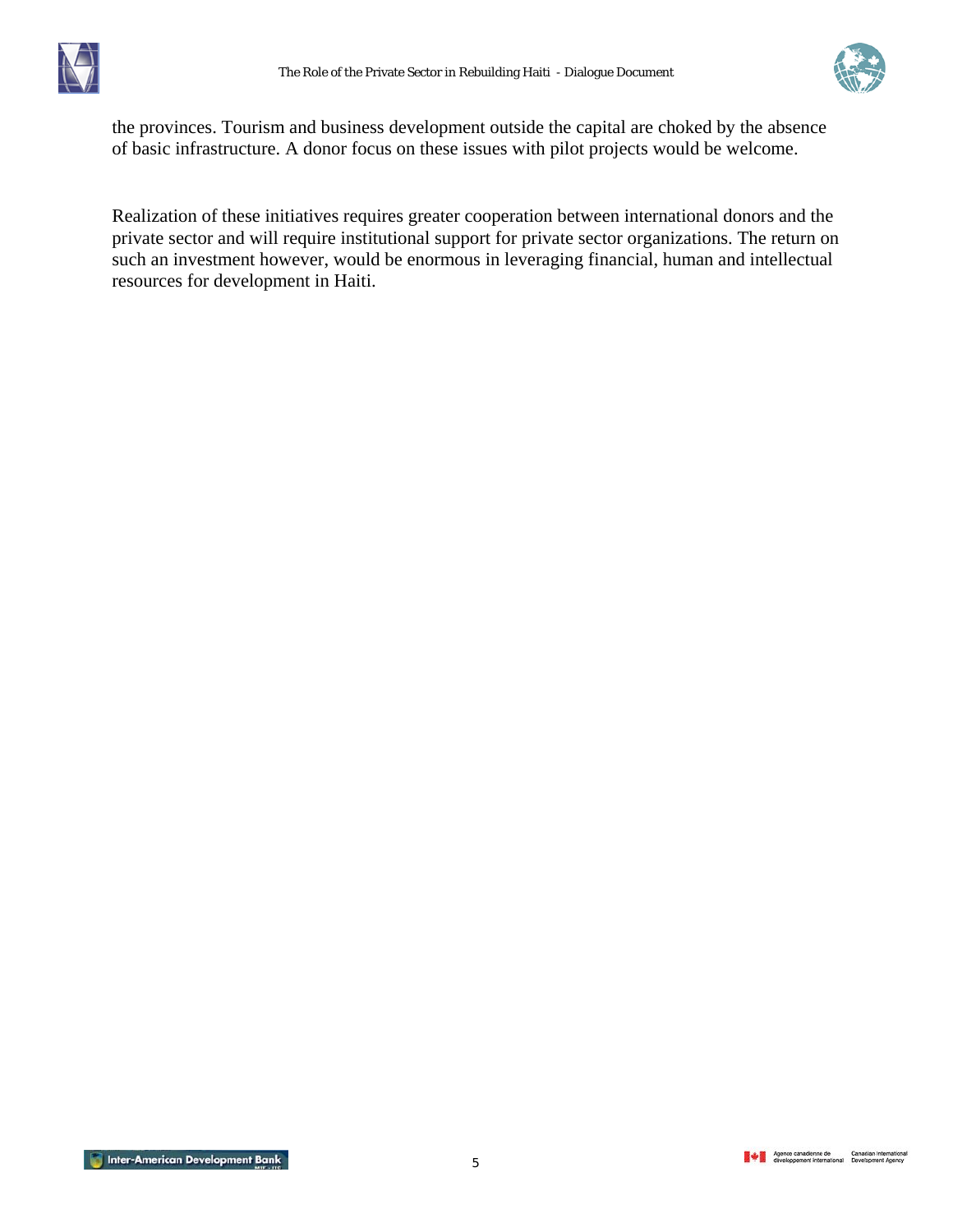<span id="page-7-0"></span>



## **Session 1: Challenges and Opportunities in the Private Sector**

The meeting opened with a call for a "revolution of growth" in Haiti, founded upon a new partnership between the public and private sectors. The goal is twelve years of sustained growth that creates 100,000 jobs each year. Participants thought this could be achieved by a rational modernization of state enterprises; creating entrepreneurs en masse through formalization of the informal economy; the transfer of knowledge and technology; securing a 10-15 year commitment of international development and security support; and reorienting international lending toward massive public works campaigns to rehabilitate Haiti's badly damaged infrastructure and create employment.

A "revolution of growth" in Haiti would have three key elements: strengthened democratic institutions, a pro-market government, and more ethical behaviour by both the public and private sectors. Without strong, democratic institutions, Haiti is at risk of continued political instability and economic stagnation. The manner of President Aristide's departure is evidence that Haitian institutions still are not strong enough to protect democratic processes. Haitian participants underscored the particular weakness of private sector and civil society institutions and requested international resources and technical assistance for strengthening them. This is discussed further in Section Two.

Haiti has not had a pro-market government in many years. This has cost the economy and people dearly. Foreign and domestic investors have to trust the Haitian government's commitment to a market economy or Haiti will see little growth and poverty will continue to rise. Many private sector participants also would welcome a pro-market government that would modernize dilapidated and inefficient state firms by introducing private investment and ownership.

While there are many exceptions, a participant noted that the ethical record of the private sector has not been encouraging and that a better example is required if other sectors are to improve their conduct. A stronger ethical commitment from the public and private sectors can lay foundations for greater growth and a wider distribution of income. But participants reported significant distrust between the government and private sector, driven in part by unethical behaviour on both sides. For example, procurement officials reward family and associates with state contracts, customs officials smuggle contraband, business owners avoid paying taxes, engage in smuggling and bribe public functionaries. These practices create inefficient industries and undermine the tax base. They also exclude Haitians without government jobs or sizable assets from any share of the country's wealth. While most admitted that the private sector should improve its commitment to ethics, one participant insisted that businesses cannot afford to play fair until the laws that affect them are applied equally - without favouritism or discrimination. Another noted that mistrust permeates within as well as between sectors.

#### **Reinstating a Government-Private Sector Dialogue**

Many participants described the distrust between public and private sectors in Haiti as deepseated. The distrust dates back to the 1960s, when President Francois Duvalier forced business leaders out of Haitian politics. Decades later there is little mobility between the private and public sectors, even relative to other developing countries. The private-public distrust intensified un-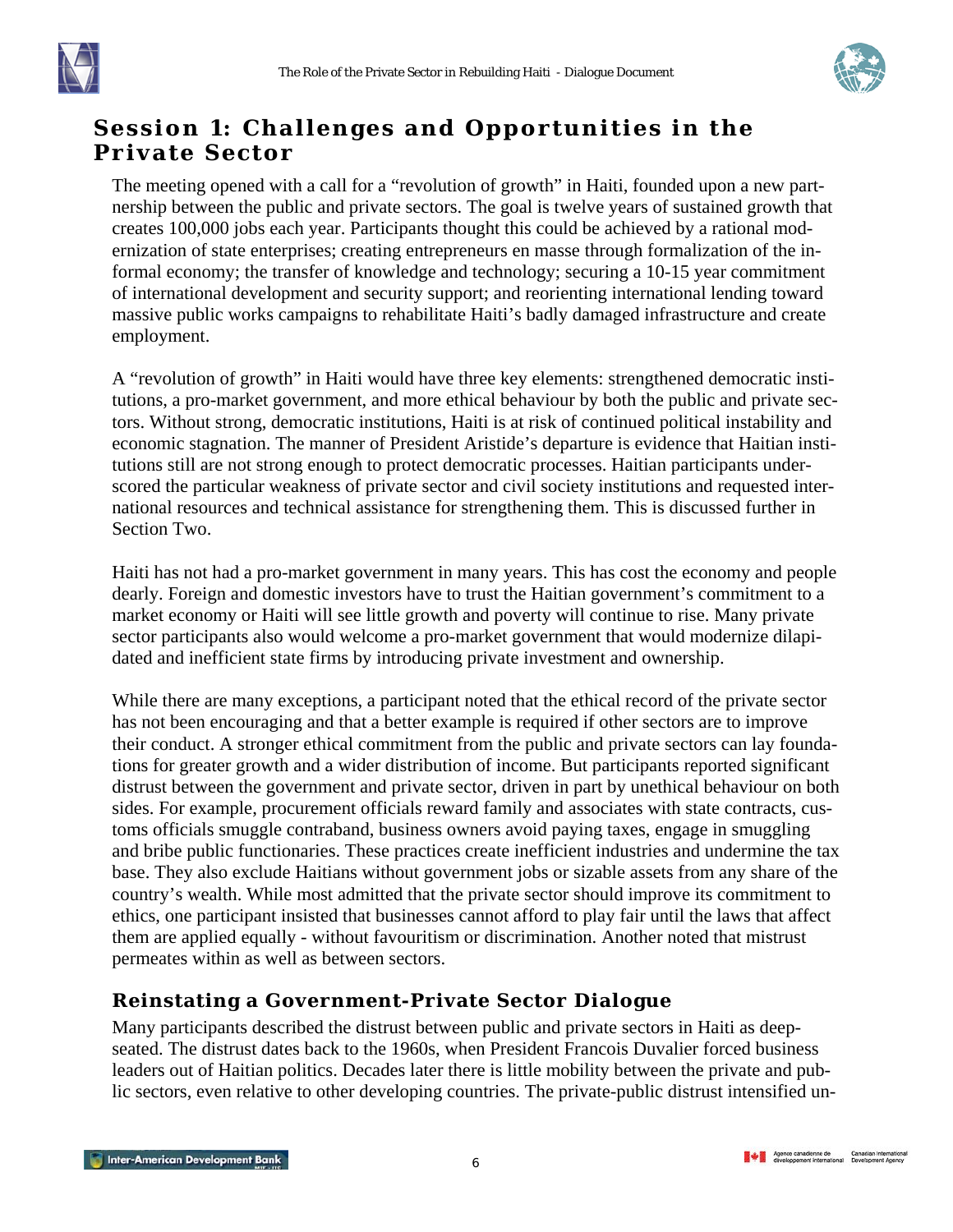

<span id="page-8-0"></span>der Aristide, who used his antipathies for the Haitian elite as a populist political platform. Though interim Prime Minister Gerard Latortue is more able to work with the private sector, many participants have little faith in local and mid-level bureaucrats, who frequently extract bribes or hinder commercial activities. While many welcomed the eventual return to elected government in Haiti, some worried that the upcoming elections would not change the country's endemic problems of corruption and anti-business politics.

Haitian private sector participants reached consensus on a proposal to reinstate the formal government-private sector policy dialogue. The proposal called for institutionalized dialogues with the executive, legislative, and local branches of government, likely in the form of private-public committees. The dialogues would build confidence between the government and the private sector, while also allowing public officials regular access to private sector expertise and experience. In addition, the private sector would gain input in the policy-making process, through which they could advocate market-oriented solutions.

Participants called on the international community to support the government-private sector dialogue immediately. However, similar initiatives in the past have dissolved after several years due to lack of funds or fleeting political will. It was proposed that the international community bring the government and private sector to the table, providing both pressure on the government and technical assistance for a long-term dialogue mechanism. Haitian business leaders doubted that they could bring the government into a meaningful and lasting dialogue without this kind of support. They cautioned against formalizing this dialogue as a "presidential commission," which has failed in the past because it gives the president the right to ignore or dismiss the commission.

Many from the private sector urged that an executive-level dialogue be institutionalized now in the final months of the interim government. Some were concerned that the incoming government may be less friendly toward private sector and it would be easy to reject a dialogue mechanism if one is not already in place. The private sector has already submitted a plan to the interim prime minister for a private-public commission, which participants suggested the international community could examine, fund, and push the interim government to implement.

## **Technical Assistance for Public Officials**

Haiti's legislative elections in November 2005 will reconstitute the national parliament, which was left to expire in January 2004. Incoming parliamentarians will inherit a difficult situation. Many will have no experience in the parliament and little knowledge of legislation. They will have few, if any, predecessors to pass on traditions and know-how. They will lack information on key policy issues. Incoming mayors and other public officials, whose offices have been vacant since the uprising against Aristide in February 2004, will suffer similar constraints.

Participants reached consensus on an initiative for the private sector to provide information and technical assistance to parliamentarians, mayors, and other public officials, as well as teachers. Private sector leaders and organizations have researched and produced studies on a variety of public policy issues and have proposed specific legislation. As consultants to public officials, they could engender a more informed debate and provide capacity to debilitated public institutions. The Haitian private sector group Centre pour la Libre Entreprise et la Démocratie (CLED) worked in this capacity to inform the Haitian legislature on economic issues eight years ago. But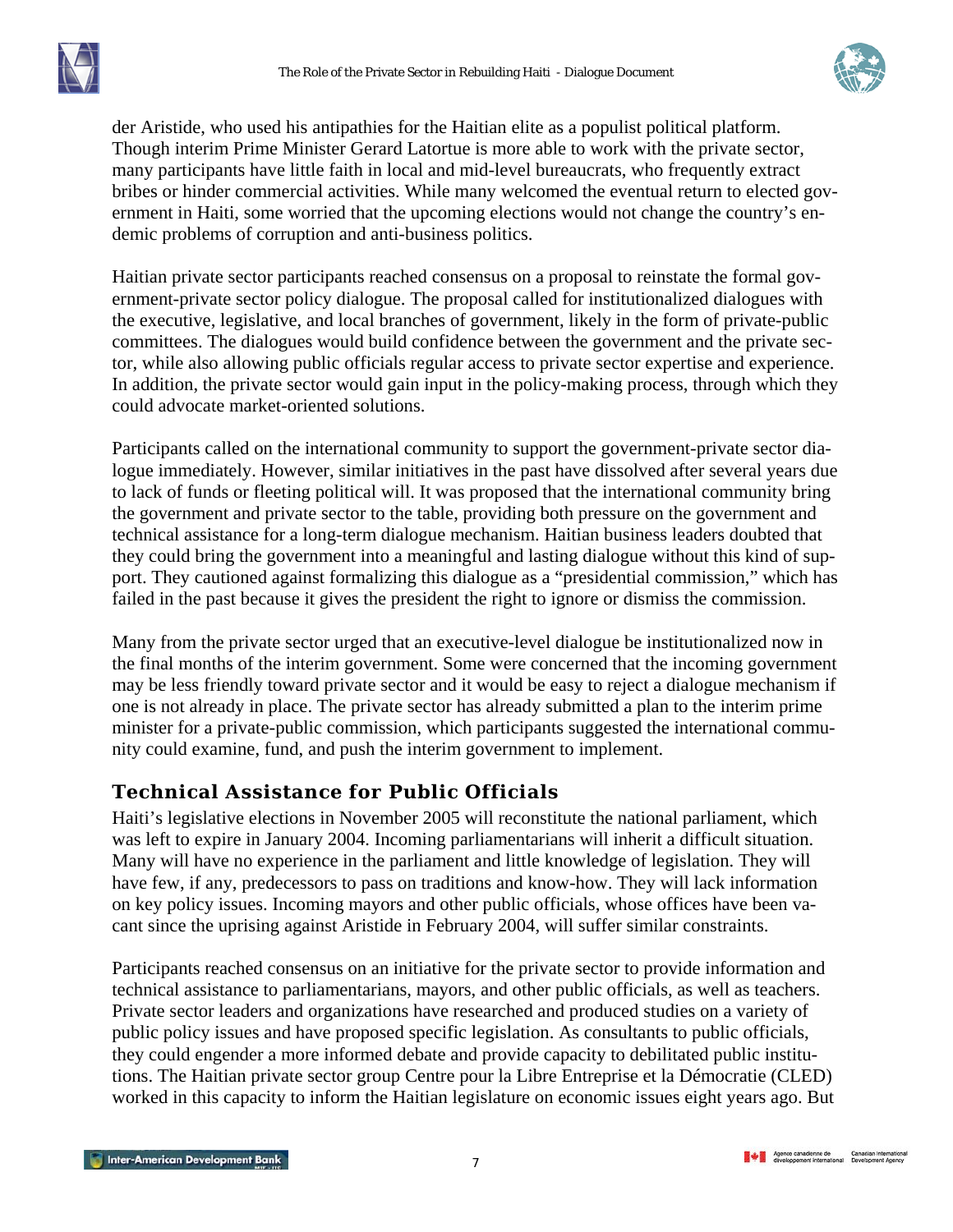<span id="page-9-0"></span>



most past attempts at private sector parliamentary support have been short-lived. Reiterating what became a theme throughout these discussions, participants stressed that international donors would have to strongly back the private sector in order for this kind of private-public partnership to survive Haiti's turbulent politics.

Participants had several ideas for moving forward with this initiative. Representatives of CLED should meet with FOCAL in the near future to further discuss the details and explore potential sources of funding, including CIDA. A Haitian private sector representative also should consult with the Office for the Promotion of Democracy at the Organization of American States (OAS), which has experience in organizing technical assistance for parliamentarians. St. Lucia also has offered to assist in training Haitian parliamentarians, and the CARICOM Secretariat may have resources available for this.

## **The Private Sector and Accelerating Aid Disbursements**

A debate opened over the speed of international aid disbursement in Haiti and possible steps to accelerate the process. Private sector participants expressed frustration with what they perceived as sluggish aid delivery. While many admitted that the donors present in these discussions – the IDB and CIDA – were the most expeditious lenders, it was said that too little of even these agencies' aid commitments were being spent on the ground.

Many from the private sector attributed disbursement delays principally to the lack of absorptive capacity by, and incompetence of, the Haitian Government. Participants pointed to the government's poor track record in managing aid money, development projects, and social services. In their view, public institutions are so fraught with corruption, politicization, and instability that they need to be thoroughly rebuilt; in the meantime, they cannot be expected to administer hundreds of millions of dollars in aid that the Haitian people badly need.

Some participants expressed confidence that private sector institutions and organizations could more effectively manage much of the international aid or work with the more competent agencies of the central government to do so. The business leaders who make up Haiti's private sector foundations believed their record of management, stability, and transparency is clear and far surpasses that of the Haitian government. Moreover, they have demonstrated their capacity to manage international aid funds, even in concert with the government. The most prominent example is the SogeFund, the non-profit foundation of SogeBank, which manages a massive Global Fund grant to fight HIV/AIDS, tuberculosis, and malaria. The project, which Section Two discusses in greater depth, was rated in the top ten of more than 150 Global Fund projects around the world.

Other participants disputed that the private sector should, or even could, take on management of IDB and other major multilateral aid funds. These donor agencies are designed to offer large loans to sovereign governments, which have the authority to receive credit that the population at large will have to repay years later. The Haitian private sector has no such authority. The Multilateral Investment Fund, a branch of the IDB, does provide funding to non-profit entities like business organizations, but in much smaller quantities and for a narrower range of initiatives. The point was made that Haiti's weak public institutions can only be strengthened if they are active; they must continue to receive aid and deliver services or they will further deteriorate. Some private sector participants clarified that they had no designs to replace the government and intro-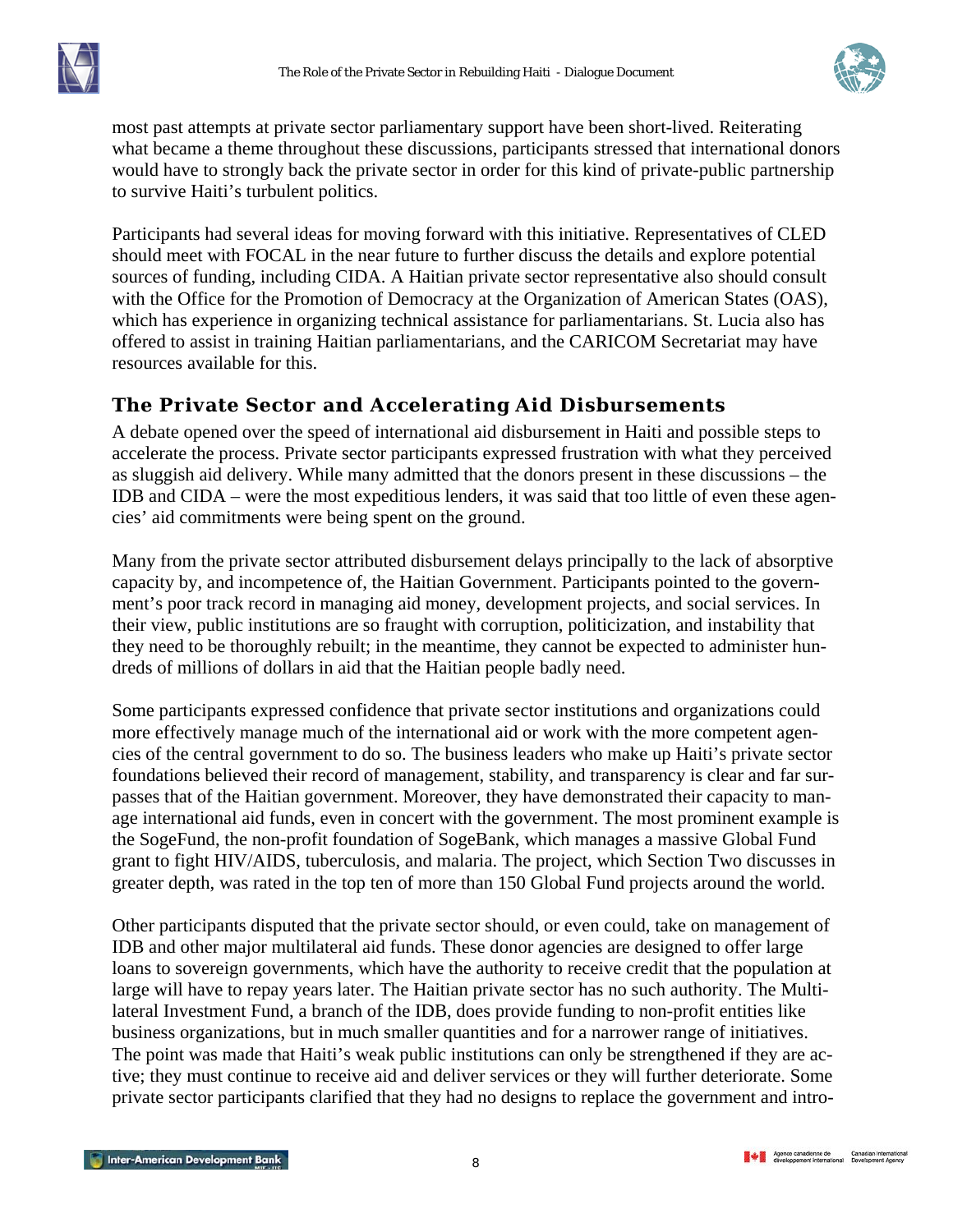<span id="page-10-0"></span>



duced a proposal for private-public co-management of public institutions. This proposal is discussed further in Section Two. Finally, donor agency representatives reported that some international funds have been committed for aid projects in Haiti but no firms have bid for the contracts, suggesting that this is a key source of delay in implementation. One representative offered that the Haitian private sector could most help accelerate disbursement by ensuring that every international aid project receives bids from Haitian firms.

### **Expanding the Private Sector and Supporting Private Sector Institutions**

The Haitian private sector, in the view of many participants, is too small and fragmented. The number of firms in Haiti today cannot generate sustainable economic growth and offer scant employment for Haiti's swelling population. The private sector's size leaves it unable to influence policy and creates few stakeholders in private enterprise and open markets. Its size and internal divisions also leave it vulnerable to political attack or alienation. Many industries in Haiti are monopolized or dominated by a few families, creating inefficiencies and higher costs for consumers. Talented managers have left the country for positions in the U.S., Canada, and France. Most importantly, too many Haitians are left to survive in the informal sector, with no guarantee of employment, income, or access to capital.

Several ideas emerged for enlarging and uniting the private sector. One participant offered a widely-supported proposal to "create entrepreneurs en masse." The proposal entailed a program to formalize the informal sector, transfer knowledge to new entrepreneurs, and establish linkages from micro, small, and medium enterprises to large Haitian firms and multinationals. Formalization has been researched extensively in Haiti, and legislation was drafted to implement a titling program for untitled residents of four major cities. This initiative is discussed in Section Two. Formalization, in tandem with microfinance, will allow new entrepreneurs to access capital, but participants believed that they would also need business knowledge. A program was proposed for successful Haitian entrepreneurs to share knowledge with micro, small, and medium enterprises. One participant suggested that this take the form of a mentoring program, which should also reach out to university students, who too often leave the country and take valuable skills with them. This program, by joining entrepreneurs at many levels, could also contribute to the development of commercial linkages from small to large Haitian enterprise. Several participants agreed that these linkages would allow smaller businesses opportunities for economies of scale and wider markets, while strengthening the fabric of Haiti's business community.

It was said that Haiti's investment structure would have to change if the private sector is to grow. One participant suggested that Haiti needs to attract risk capital to channel into finance for micro and small/medium enterprise development. Other participants believed that Haiti most needs to attract more traditional foreign investment, which had been discouraged in part by exaggerated security warnings from the U.S., Canadian, and other embassies. In the view of many Haitian participants, security in Haiti is comparable to that in Jamaica or Trinidad and Tobago, but foreign travel warnings and international news portray Haiti as bleak and untenable for foreign investment. One participant also believed that domestic and foreign investors would gain from a national competitiveness plan to study Haiti's competitive and comparative advantages over the medium and long term. Other private sector participants supported this idea, and one stressed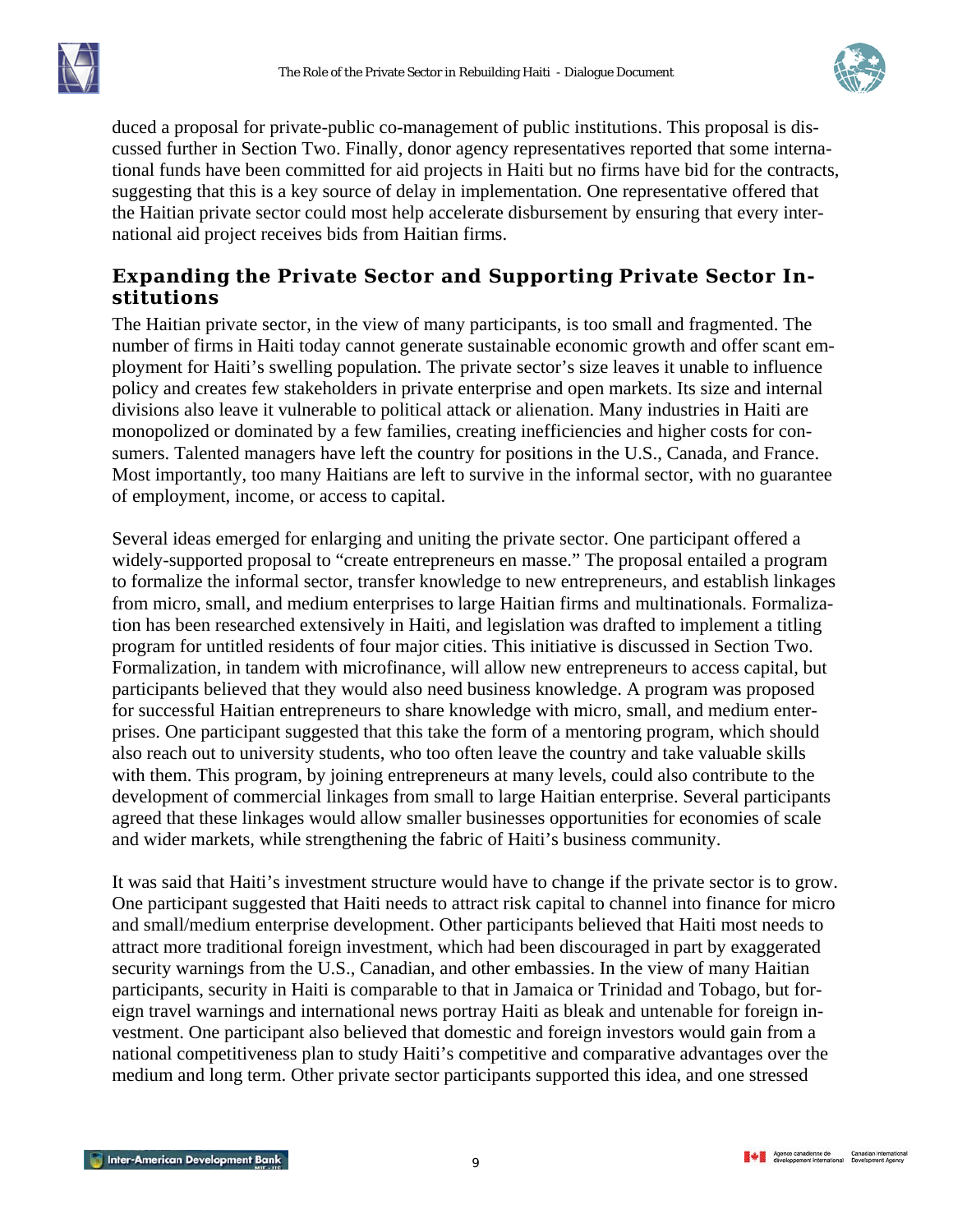



that this kind of plan should steer Haiti way from the "free-zone, manufacturing model" and instead encourage investment in a service-based economy.

A critical component to enhancing participation and contributions from the private sector will be increasing support for private sector institutions. The European Commission is studying a project to help private sector foundations collaborate and eventually integrate into a strong, more organized body. This would probably take the form of a private sector development organization.

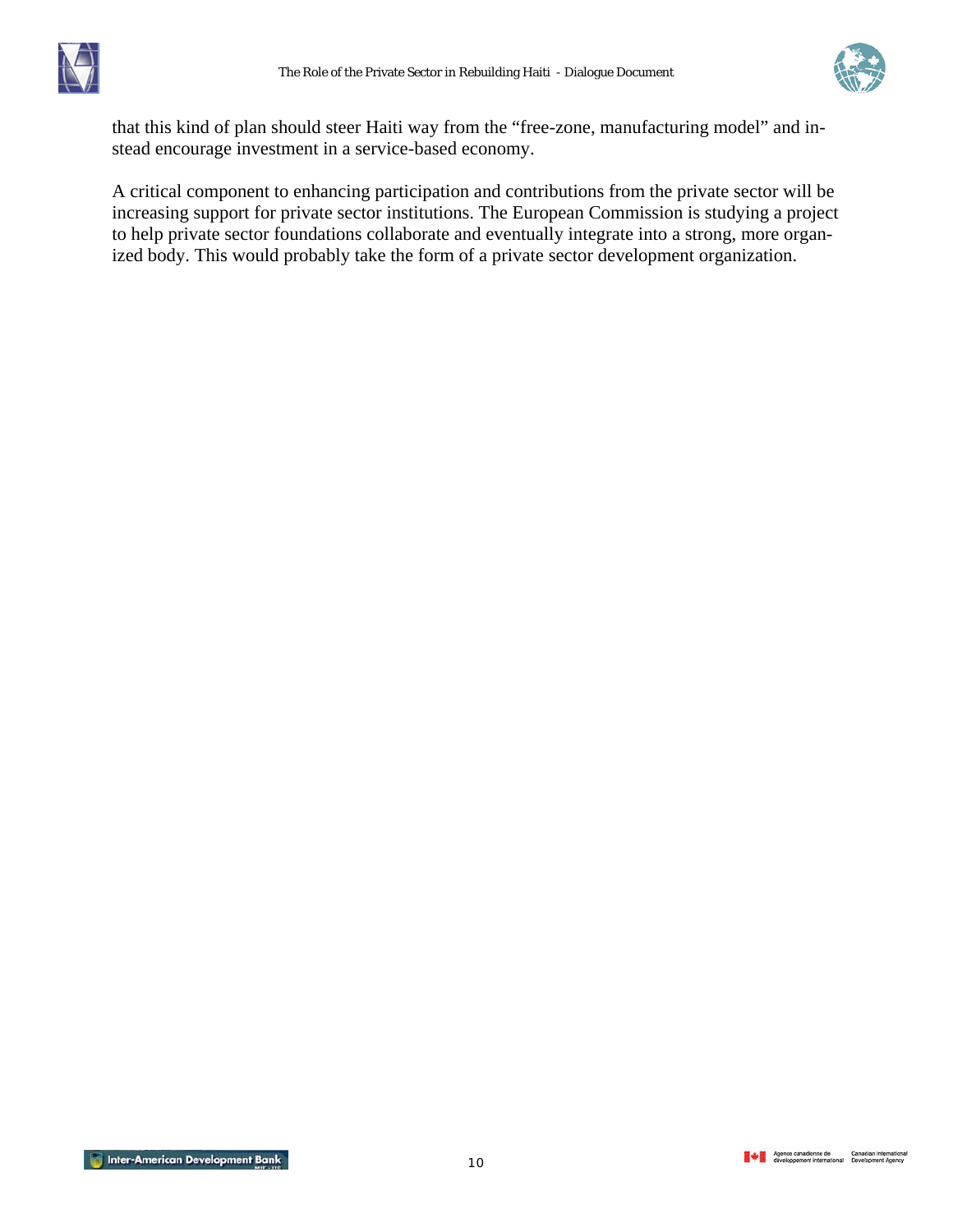<span id="page-12-0"></span>



# **Session 2: Building Government and Private Sector Capacity**

Dialogue in the second session revolved around public and private sector capacity, possible ways to strengthen both sectors and the range of options in the area of private-public partnerships.

## **Improving the Institutional Capacity of the Public Sector**

The session began with a discussion of the institutional capacity of the public sector, which participants collectively deemed insufficient for the provision of basic social services to the population due to the small tax base, fiscal indiscipline, inadequate training of bureaucrats and corruption of higher-level bureaucrats and government officials. Participants agreed that social services are essential for economic growth and pressed for the strengthening of public sector capacity to provide such services.

The limited capacity of the public sector to respond even minimally to the needs of the Haitian population, led participants to discuss the potential role the private sector might have in meeting those needs. Participants felt differently about the desirable level and terms of private sector involvement in public spheres, but there was significant consensus on the presence of capacity and ability in the private sector to play an active part in the reconstruction of Haiti.

There was explicit consensus that a private sector contribution should not be made with an aim to replace the Haitian government as a provider of social services. This acknowledgement was based on the recognition that heavy private sector involvement in the area of education without proper public sector oversight (approximately 80% of all schools in Haiti are privately run) has yielded poor results with regards to the geographic distribution of education, the quality of the education provided in the absence of an adequate regulatory framework, and the great variations in the type and quality of education across schools despite tests by the Ministry of Education at various stages of schooling. Based on this example, participants reaffirmed that responsibility to provide social services rests firmly with the national government and reiterated the need to strengthen state capacity especially in oversight and regulation. Donors advocated the preparation of a White Paper by the incoming Haitian government to serve as a tool to organize the priorities and strategies of the mandate as the first step towards capacity strengthening. This proposal also explicitly included the suggestion that the private sector could participate in the elaboration of content and in the writing stage.

### **The Global Fund Model: Private Sector Provision of Public Services**

Proposals were then examined for transitional private sector involvement in the provision of emergency services; resumption of the private-public dialogue as a permanent feature of the state structure; possibilities for co-management of public services; and the need to foster informed debate on privatization. A shared perception existed among participants that urgent needs exist that the state cannot meet, and that this problem has been particularly acute since the departure of former President Aristide. Some participants believed that this situation invites private sector involvement to help in rational and fast disbursement of aid.

There was a clear sense of urgency on the need to act rapidly to address the overlapping crises.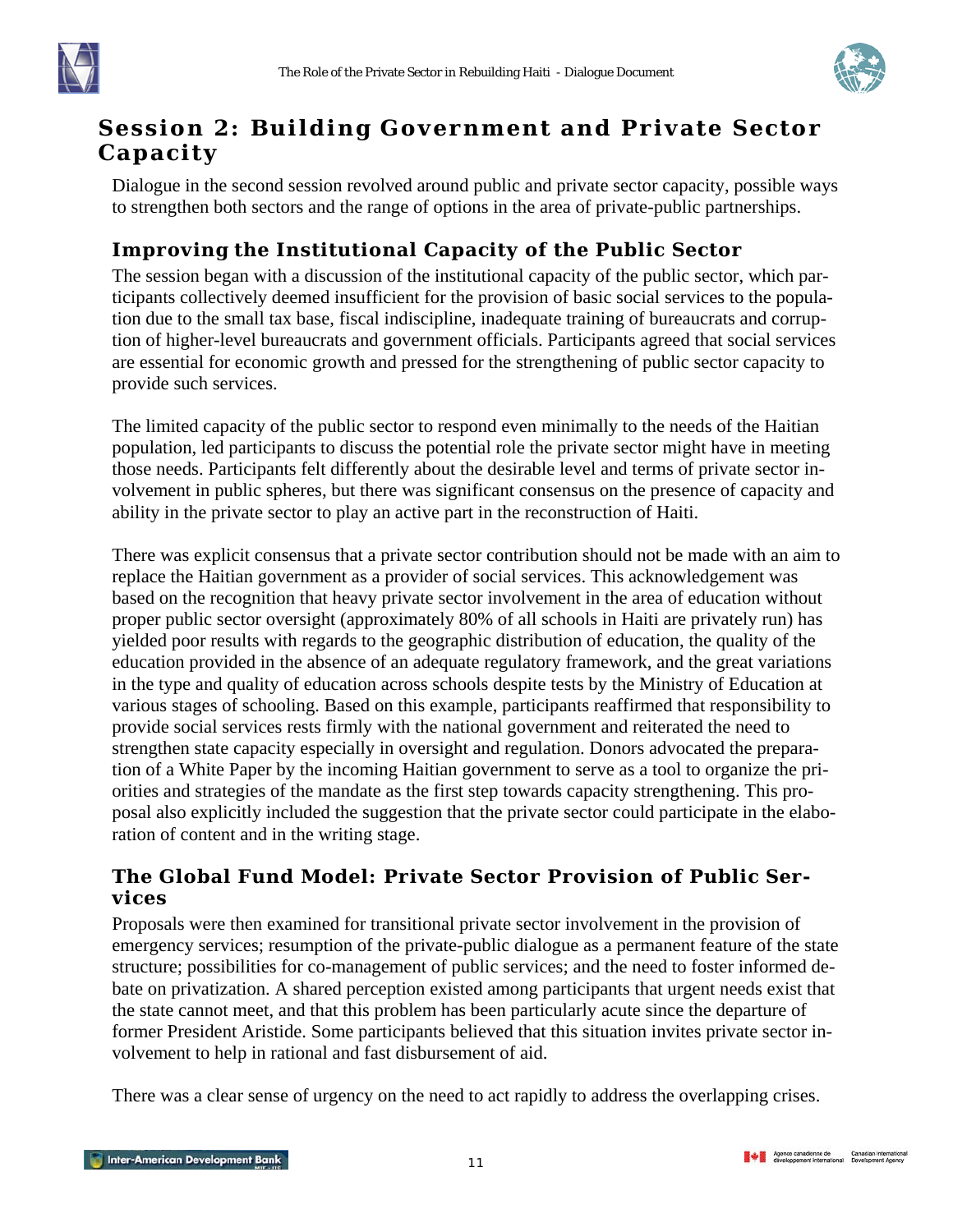<span id="page-13-0"></span>



The Global Fund, an organisation that pools international donations and distributes grants to national groups in affected countries for the implementation of local projects to fight AIDS, tuberculosis and malaria, was put forward as a model for how the private sector can assist and complement the state in efficient and rapid provision of services. The Global Fund project in Haiti is part of the governmental health strategy plan and is authorized by the government but managed by the SogeFoundation a private sector foundation and implemented on the ground through NGOs and government health facilities. Disbursements from the fund are results-based, and the project is monitored closely. When the Haitian government tried to alter the project to bring the management into governmental hands, the Global Fund threatened to cancel the programme for Haiti and effectively pressured to retain the private foundation management. Participants from the private sector would like to see other donor agencies apply this kind of pressure when the government attempts to crowd out the private sector.

Although some participants warned that the capacity of the private sector to respond to important and large-scale social needs is limited, all agreed that an urgent study of the Global Fund as a model for an inclusive approach to multilateral funding in areas other than health is in order.

Participants thought the Global Fund presents unique and interesting features in many aspects of its grant-making mechanism, namely the requirement for cooperation between the governmental, non-profit and private sectors in designing project proposals; the segregation of duties among sectors/partners in the implementation of projects; the flexible modalities of disbursement; and the oversight structure through periodic audits.

Though the Global Fund model was generally praised, concern was voiced to the effect that such cross-sectors partnerships have not built the capacity of the Haitian state to carry out its responsibilities in the area of social policy and that no strategies are currently in place to gradually reposition the state as the trusted provider of social services and manager of projects in the realm of social policy.

#### **Co-management**

In addition, it was suggested that the private sector could assist the public sector in the comanagement of delivery of social and public services. Some participants believed that comanagement presents a solution for efficient and transparent management of public services and other responsibilities of the state such as the collection of customs and income taxes. Though no decisions were made or firm consensus established, the range of ideas put forward in relation to co-management was considerable.

In social services, the private sector could assist with the implementation and management of student loans, low-income housing projects, formal public transportation systems and the construction and management of public markets (open air). Possible areas of cooperation were also identified outside the social realm, such as collection and management of customs and income taxes, which are areas where the state is currently unable to perform its duties. Participants cited corruption as the principal reason why large amounts of customs taxes are not collected, while the current government proposal in the area of income tax awaiting decree is subject to criticism by accountants assessing the project. Some private sector participants thus viewed comanagement of those activities as a state capacity-building mechanism to efficiently channel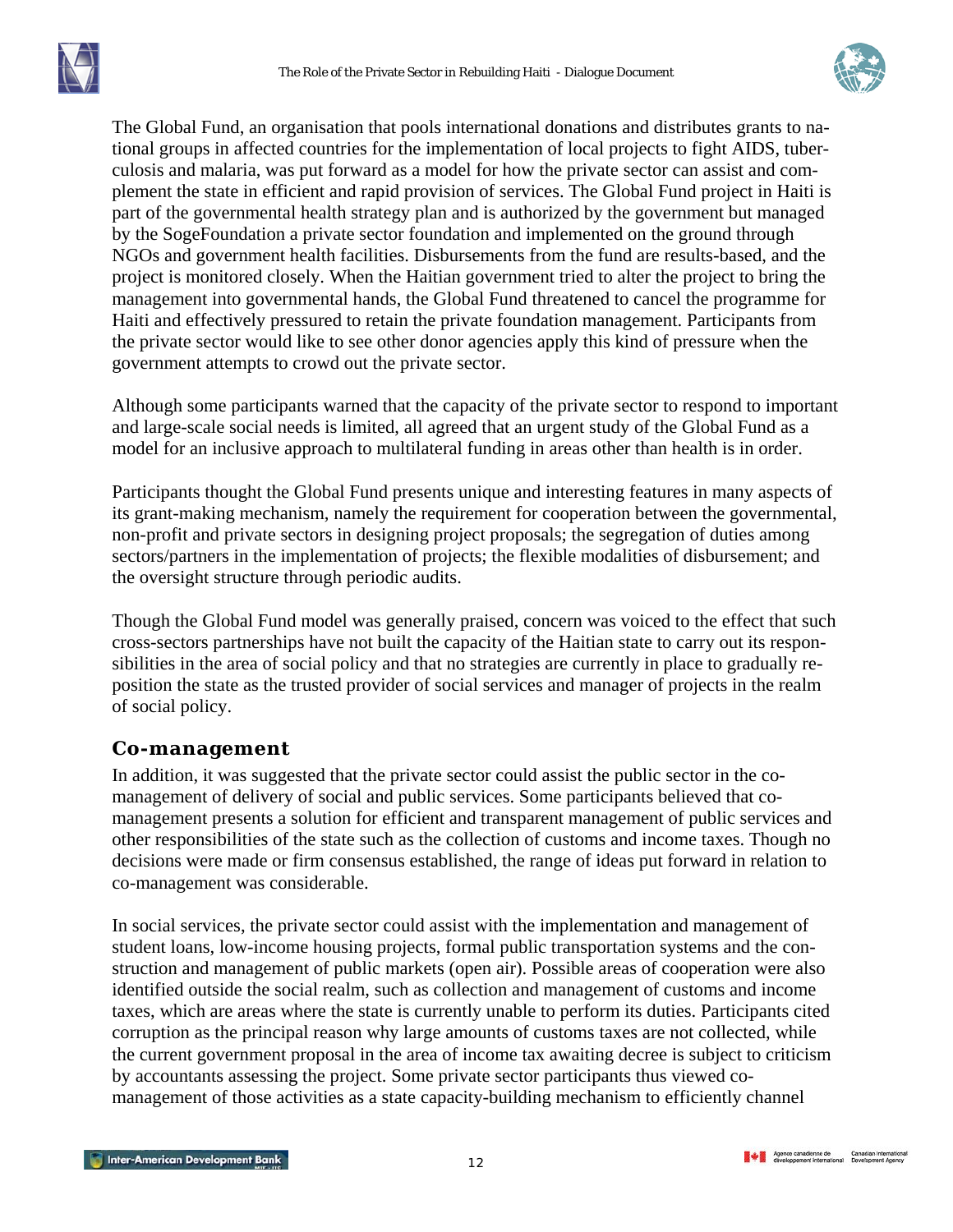<span id="page-14-0"></span>



state funds where they are needed and also maintain accountability of the government. Although all participants agreed that increased tax revenues are central to state capacity and that solutions must be found to overcome current problems, there was no general agreement on the nature and extent of private sector participation in those areas.

## **Formalization**

Another example of possible cooperation between public and private actors was presented for the formalization of property ownership. There is a project proposal to formalize property ownership in four Haitian cities (Cap-Haïtien, Port-au-Prince, Gonaïves and Les Cayes) done in collaboration between Hernando de Soto and CLED. The proposal would facilitate the acquisition of titles and would target 86-87% of dwellings currently not registered in the four cities. The value of these properties is currently estimated at US\$2 billion (not including commercial value). Titling would foster economic development by increasing access to credit, protect individual ownership and facilitate the transfer of assets. The formalization of property ownership also would provide incentives to preserve the quality of assets, with positive impacts on sanitation, health and the environment. Participants explained that the proposal has been presented to the government, but its adoption had been frustrated by lack of collaboration from the previous government and by the unwillingness of the interim government to pass a bill of such importance by decree in the absence of an elected parliament.

Participants noted that a government plan to establish a board for the management of the Organisation National des Assurances (ONA), the Haitian social security system, also had been presented to the government. This board was to have included representatives from the private sector, labour unions and the government. The board was never established as a result of a lack of commitment on the part of the Haitian government. All private sector participants urged strongly that this proposal be taken up again.

#### **Reinstating and Institutionalizing Private-Public Policy Dialogues**

As a conclusion to this the discussion, participants agreed that dialogue between the public and the private sector is essential and should be a permanent feature of the structure of the state. Participants recalled past attempts that had proven to be costly, cumbersome and slow, with a 6-9 month period traditionally needed for players to agree on issues such as funding and the theme of the commission. Nepotism also was listed as a cause of failure as presidential commissions have often been formed with an overwhelming number of friends of the President.

The creation of such private-public dialogue needs to take place immediately, though some debate took place around the question of whether such an agreement would really carry over under a different government. Some argued that there is already opposition coming from the bureaucracy to an explicit invitation by interim Prime Minister Gerard Latortue to the private sector to present ideas on private-public partnerships and privatization. Others contended that the proposal could be accepted and carried over to the next government if properly pushed. In this regard, some participants expressed the wish that the international community put pressure on Haitian actors by providing political and financial support. One participant reminded the meeting that it would be useful to look to El Salvador, which has working models of private-public collaboration.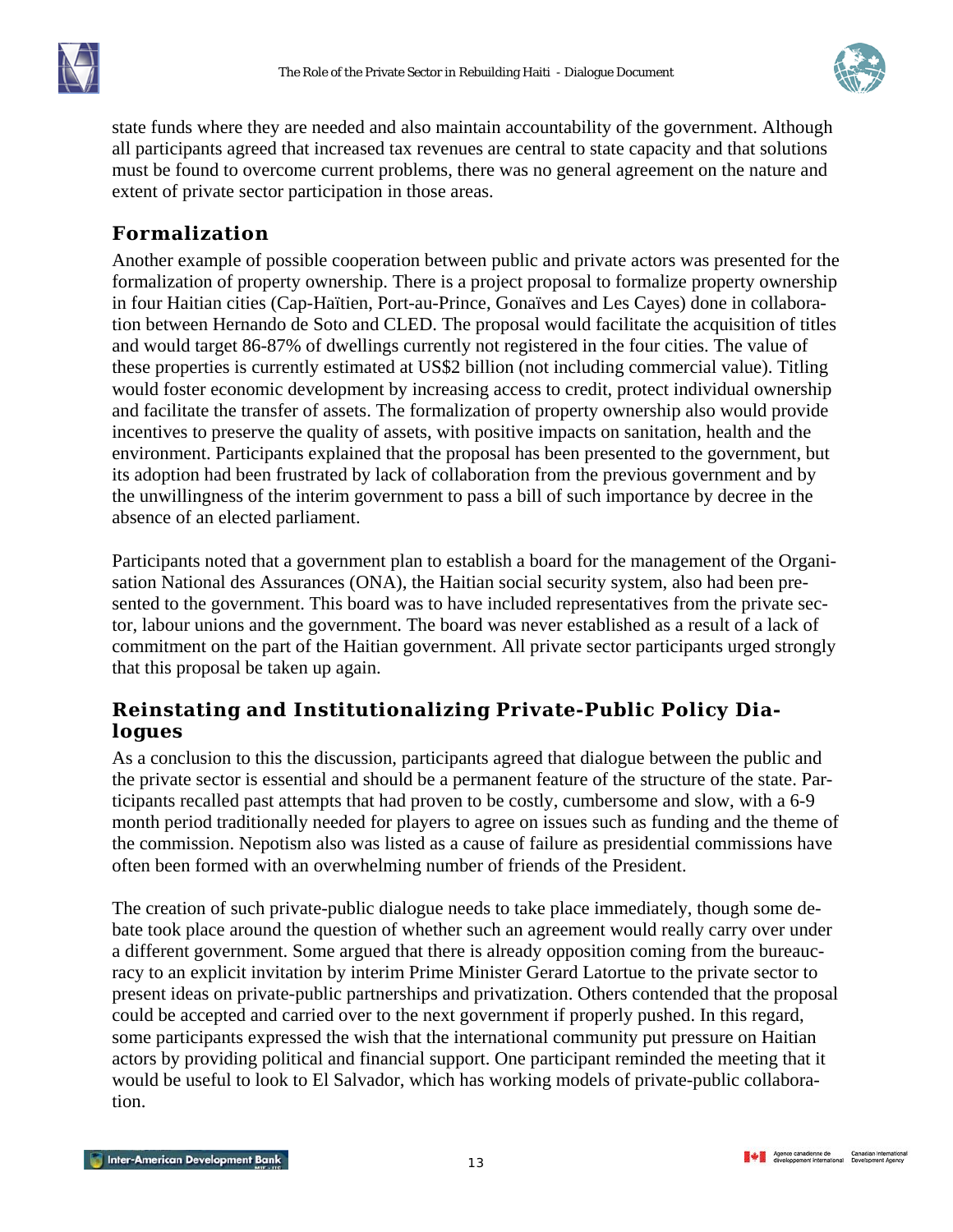<span id="page-15-0"></span>



Notwithstanding the magnitude and complexity of the issues, all believed that it is imperative to act in anticipation of the elections scheduled for this fall.

A proposal to create a formal **Council for Economic and Social Development Council**, which would include representatives from the private sector, government, labour un-ions and regions for consultation on planning, implementation and management of economic and social policy and projects was put forward. The proposal is already well developed and funding for such an initiative could be multilateral.

### **Privatization**

The second major focus of the session was on modernization of state enterprises. Though not an "emergency" item, the privatization issue is critical for economic growth in the mid**-**term. Privatization of the Flour Mill and Cement plant generated demonstrable productivity gains. Under Haitian law, the government retained a right to a portion of the firms' revenues, so the state is also a beneficiary.

According to Haitian participants, the Conseil de Modernisation des Entreprises Publiques (CMEP) currently lacks the resources to oversee the privatization issue, but is still generally believed to be the appropriate body to guide the privatization process. Participants from the Haitian private sector hoped that CMEP could be given sufficient resources to fulfill its mandates and carry out needed reforms.

CMEP has conducted audits of several state firms. These audits were the object of much discussion and were identified as a central component of an inclusive and informed debate on privatization. All participants identified the secret status of audits as a significant problem and unanimously called for their release to the general public. This was seen as a good way to channel investment efficiently by sending timely and appropriate signals to the private sector. In addition, making audits public would bring the general population into the debate on privatization with accurate information on the need for reforms.

Recommendations were made to improve and support the auditing process such as providing technical assistance to enterprises before they are subject to an audit. Some participants emphasised the need for adequate regulating bodies to support audits and follow up on audited enterprises.

Because donors were called upon to provide assistance at various several times in the discussion, a number of suggestions were made with regards to the form of assistance to be provided. First, Haitian participants felt that there is currently enough consensus on the priority areas of reconstruction and that resources need not be diverted to studies. Secondly, it was recommended that economic incentives be built into the donor modalities for funding allocation to keep the government accountable such as making disbursements contingent upon government delivery in its areas of jurisdiction and collaboration with societal actors including the private sector. The third suggestion was that donors incorporate a focus on privatization in addition to the traditional focus on infrastructure in their development strategy.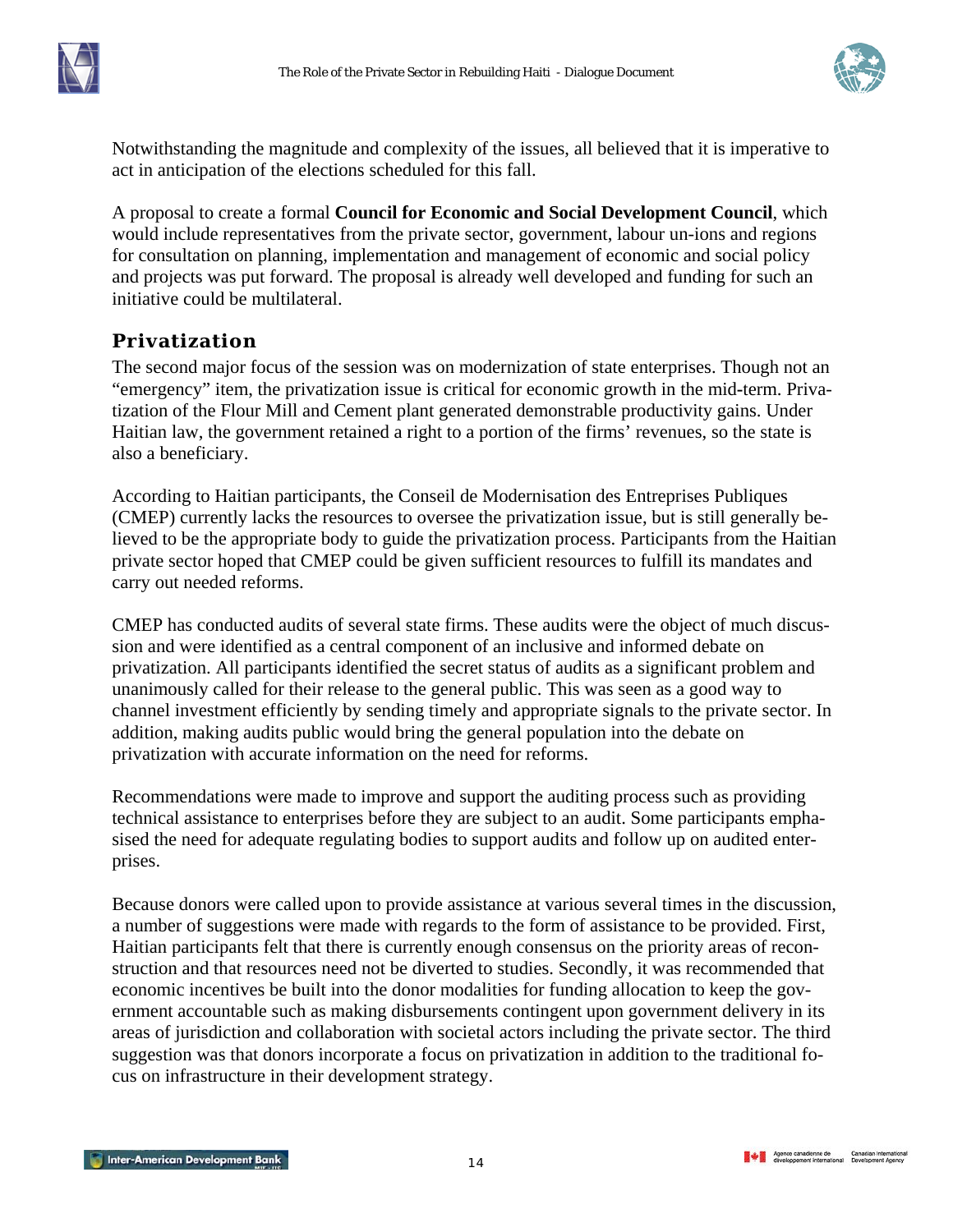<span id="page-16-0"></span>



## **Session 3: Development Outside Port-au-Prince**

Discussion in this session began with reference to unrealized provisions in the 1987 constitution that mandate a decentralization of state authority. Decentralization was described as paramount along with training for regional and local authorities.

#### **The Case for Decentralization or the Problem of the 'Two Republics'**

Haiti has traditionally neglected the development of provinces, regions and communes. Instead, it has focused (albeit very inadequately) on the development of Port-au-Prince and its central institutions.

The rural population depends largely on agriculture, which is blighted by the lack of infrastructure and irrigation systems. Degraded and non-existing road networks inhibit normal marketing. Too frequently, goods rot before reaching their destination. This situation exacerbates chronic deforestation as peasants continue to turn to charcoal as their most marketable commodity. Members of the private sector would like to collaborate with government and the international community in addressing these issues.

## **Direct Financing and Support to the Regions**

The argument was strongly presented that Haiti needs to create a regional government structure in each of the four regions outside of Port-au-Prince with a degree of economic and political autonomy. For purposes of tourism, agricultural and industrial productivity, it was proposed that each of the four regions would have a deepwater port, a 'free trade zone' and some or all should have an international airport.

The creation of regional governments would require training of regional and local authorities in public policy and governance. The private sector also identified an urgent need for infrastructural development, including roads, bridges, electricity generation and distribution, and telephone service.

It was suggested that donors should directly finance regional authorities once these are established and decentralized through compliance with the 1987 constitution.

## **Tourism and Building Infrastructure in the Departments**

A number of participants urged that decentralization, tourism, foreign investment and financial engagement by the international community as possible solutions to the crisis of underdevelopment in the departments. Several participants noted that Haiti has similar tourism potential to those developed in other parts of the region. A participant proposed that a tourism network be designed that would bypass the tourist unfriendly features of Port-au-Prince and more directly access tourist zones. This is also a problem for more dependable "diaspora" tourists who want to visit family in the departments but must pass through Port-au-Prince. Development of airports, ports and roads outside of Port-au-Prince would increase diaspora tourism and enhance the possibility for building a tourism industry aimed at foreigners.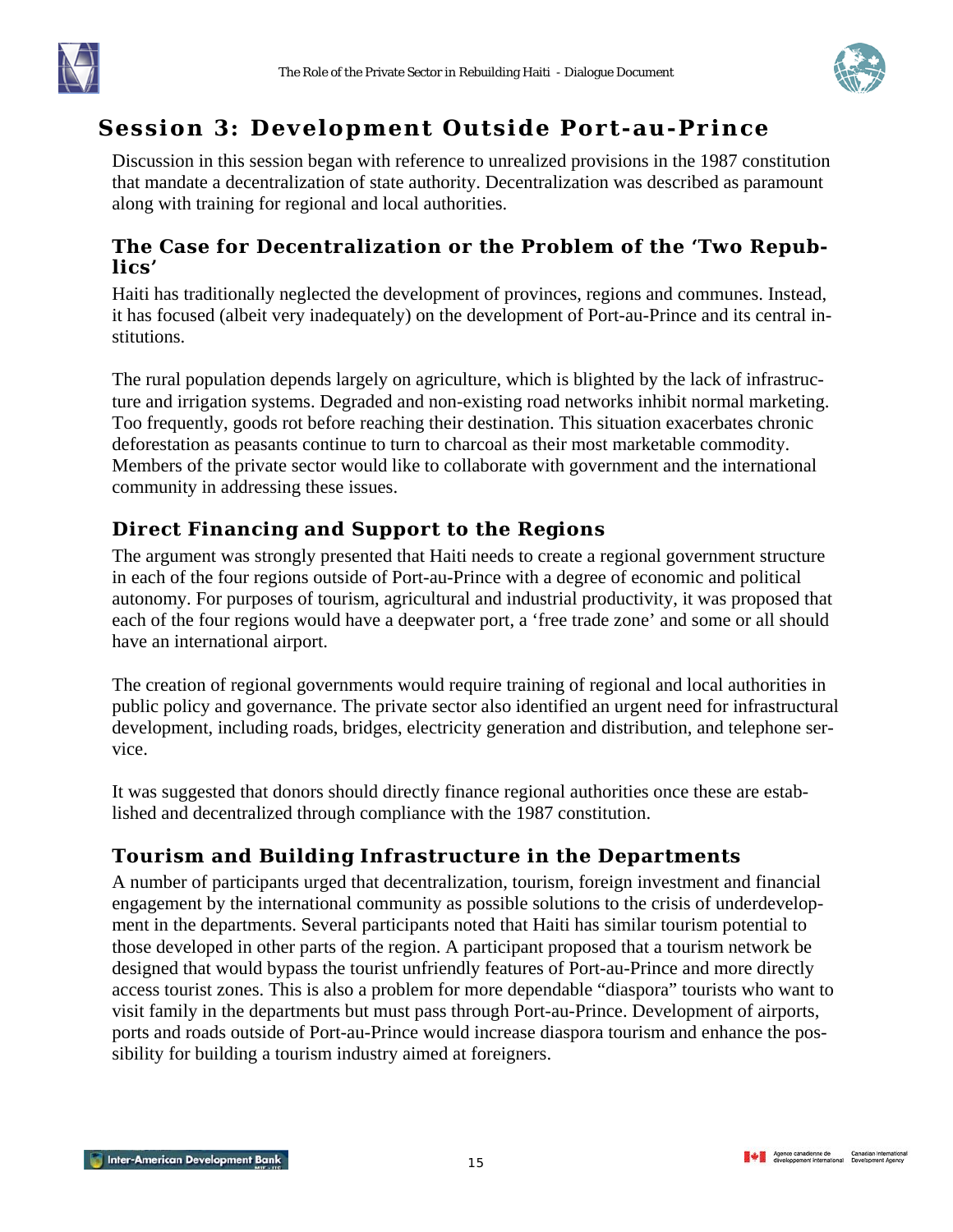<span id="page-17-0"></span>



In this regard it is worth noting that the area would offer an employment opportunities and preclude the mass exodus of people to the larger urban centres. Tourism would create new employment opportunities allowing farmers to sell their goods in local markets with added value.

## **Tourism Cluster**

The suggestion was made to start with a cluster in which a group of hotel owners would help to develop the area. This would motivate the local people and also inspire the diaspora to invest. The diaspora would not only provide capital, but could also bring well-trained experts to the countryside to facilitate education, local governance and tourism training. Under such conditions Haiti could compete with its neighbours.

## **Decentralization Implications**

Security was a pervasive issue and a short-term plan of training of and technical assistance to domestic police by international forces was suggested (the private sector representatives informally suggested Royal Canadian Mounted Police assistance and guidance). Overall security rests on several pillars. High priority was attached to strengthening the judicial system and rendering its process more transparent. Not only are more prisons required, but participants insisted that this be done within the context of a modern penitentiary system to ensure prisoners are treated humanely.

It was proposed that government develop and implement a fiscal plan that would effectively raise taxes, providing government with the means to address the needs of society. Taxation would be a component of the decentralization of power, allowing each region to apply resources to public needs.

Participants emphasized the urgent need for government to develop transportation infrastructure including better transportation links with the Dominican Republic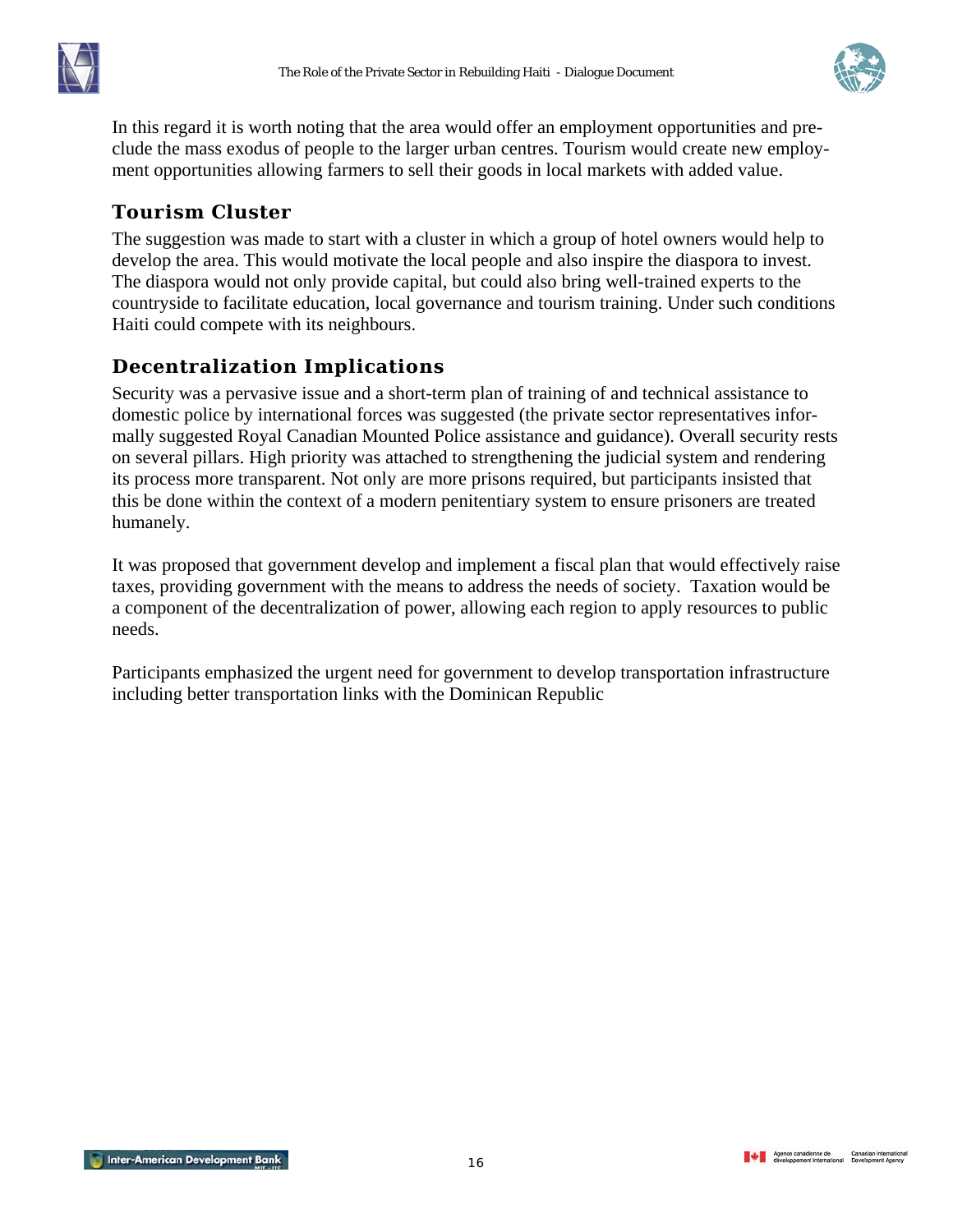<span id="page-18-0"></span>



# **Session 4: Education and Social Services**

Participants shared a series of alarming statistics:

- 65% of children aged 5-14 do not have access to education, and that number increases to 87% in rural areas of Haiti.
- Of the 45,000 teachers in Haiti, only half of them have a Grade 9 education.
- 35% of Grade 1 students will not go past Grade 7, and less than 20% will go past Grade 9.
- About half of Haiti's schools do not have access to water.

Approximately 80 percent of Haitian education is private. The average Haitian family spends approximately 40% of its income on education, the second largest expense next to food. The Haitian diaspora spends about \$200 million on education in Haiti every year. However, one participant noted that private education is a colossal "rip-off" and argued that both the diaspora and the Haitian public have no feedback on the quality of education they are getting for their money. The Chair inquired as to the acceptance of Haitian diplomas outside the country. Several participants noted that while in some countries they are accepted along with additional testing, a Haitian diploma or degree is not nearly as widely as accepted as it was 10 to 15 years ago.

Public sector regulation of the education system is almost nonexistent. There is no formal accreditation system for public or private schools. One participant noted the no-win situation in which the Haitian Ministry of Education finds itself: it cannot close down private schools that perform poorly because it cannot offer alternatives.

Participants agreed a revolution is needed in access to education, quality and infrastructure. IFI representatives acknowledged the need for a long-term, national education plan for Haiti. Both groups recommended the use of smaller, short-term projects that would at least assist in the reform and repair of the education system.

## **Emergency Meeting and Emergency Fund for Education**

In order to accomplish change in education, one participant proposed an emergency meeting between the private sector, the international community, civil society groups and the Minister of Education. This meeting would be scheduled ahead of a late-October symposium on education hosted by the Education Minister.

The emergency meeting would focus on short-term proposals to begin the repair of Haiti's education system. Many representatives from the private sector offered concrete ideas for short-term programs. Among them was a food program that would provide breakfast for schoolchildren. One participant brought up a study that showed that by giving one glass of milk and bread every morning to students, their grades and attention span improved significantly. A similar food program already exists in the public sector, but one participant noted it was woefully insufficient. One proposal centered on the need for physical education. "If you train a coach," one participant remarked, "you train a teacher." The use of sport as an educational tool was also noted as a means to bring children into school and away from a life on the street.

Another proposal was the establishment of an "emergency fund", co-financed between the private sector and donors. This fund would serve well-structured, well-audited short-term projects.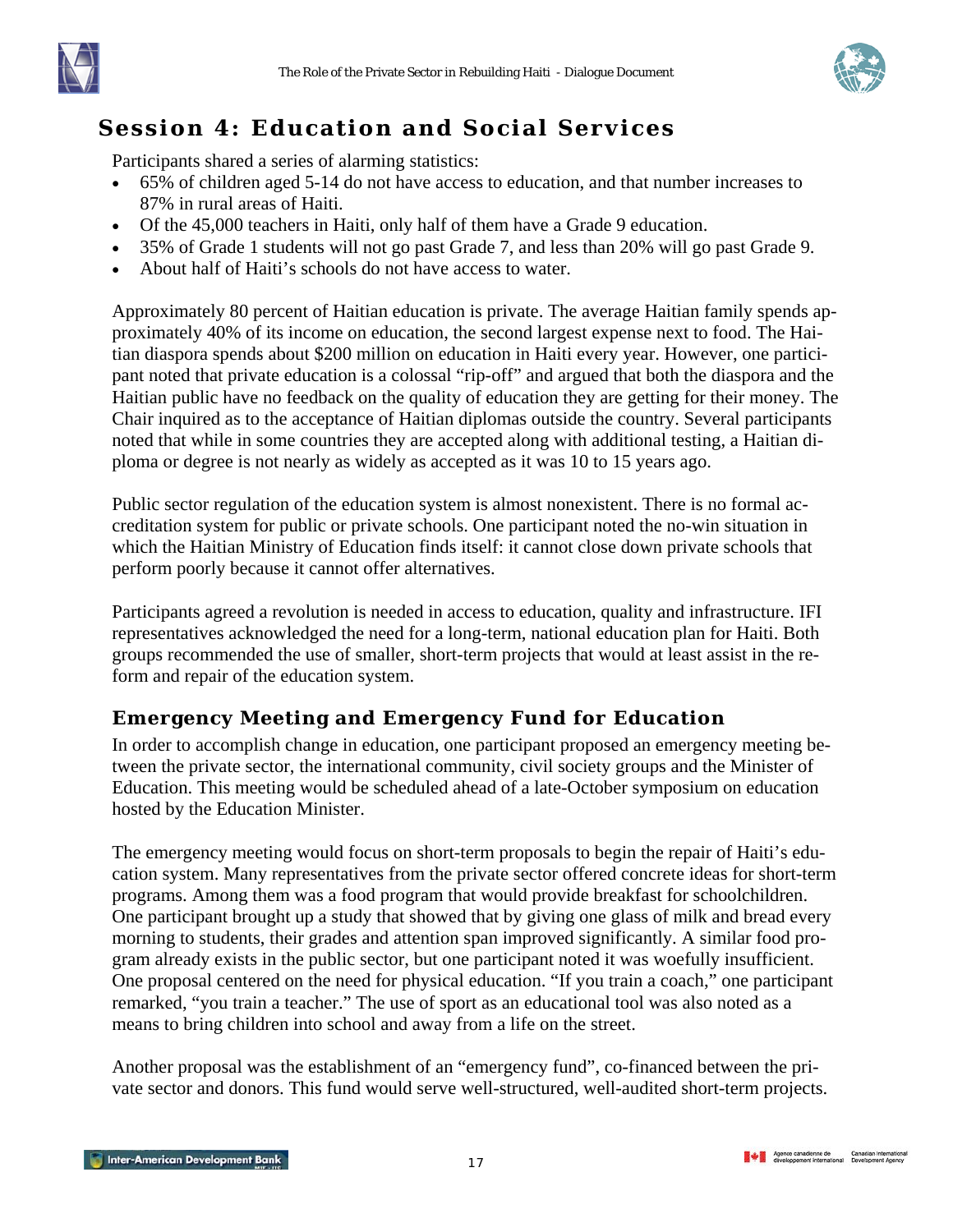<span id="page-19-0"></span>



IDB representatives argued that the establishment of such a fund and its structure would take far too long and funding could not be guaranteed. It was said the establishment of such a fund would be next to impossible. Instead, IDB participants noted there was plenty of unallocated funding available within the ICF framework, and that private sector proposals would be welcomed, but have not as yet been received.

Participants also debated the funding structure of short-term proposals at a break-out session, convened at the request of the chair. The session involved representatives of the Haitian private sector, as well as the IFI community. Members of the international community reiterated that funds committed to the ICF would not be reallocated into a proposed "emergency fund", but instead that proposals that fit within that framework would certainly be entertained. One participant recommended the mobilization of private sector funds to facilitate the financing of their own proposals. All participants agreed that action must be taken before the next government takes office in February of next year.

Private sector representatives underlined that funding made available for short-term projects must be channelled through the private sector, and not through the government. Participants reiterated that the public sector was slow, overly bureaucratic and in some cases incompetent. Even with high-level ministerial approval and participation, funding and management resources were held at the mercy of low-level bureaucrats with little sense of urgency.

## **Technology, Student Loans and Multi-Sectoral Initiatives**

Another proposal focused on the need for technology in classrooms. One participant remarked, "We can no longer educate children with the teachers we have now". What is needed, the participant said, is Internet-based curricula, and programs that encourage computer literacy. Such infrastructure improvements, combined with long-term focus on improved teacher training, are a good start towards improving education.

One participant suggested a student loan program. This proposal involved a process that would be implemented with the Ministry of Education. The costs of education would be shared between the government and the students. That participant also recommended mandatory completion of secondary school.

Other proposals focused on similar aspects of education policy. One participant advocated a proposal to "open the net" of primary school education, noting that too many students were being held back in lower grades. If the students were allowed to move forward and play catch-up on their needed skill sets, it would open more spaces in primary schools. One participant highlighted the utility of distance education as suggested by the Quebec government.

Given the large number of proposals offered during the session, a consensus was reached that a steering committee consisting of representatives from the Haitian private sector, the international community, civil society groups and NGOs should be formed. This committee would meet ahead of the proposed emergency session with the minister of education to formulate four or five concrete, short-term proposals to offer for ministerial approval, or at least *nihil obstat*. With this blessing, the representatives would then seek funding from outside the Haitian public sector, as funding within is extremely limited.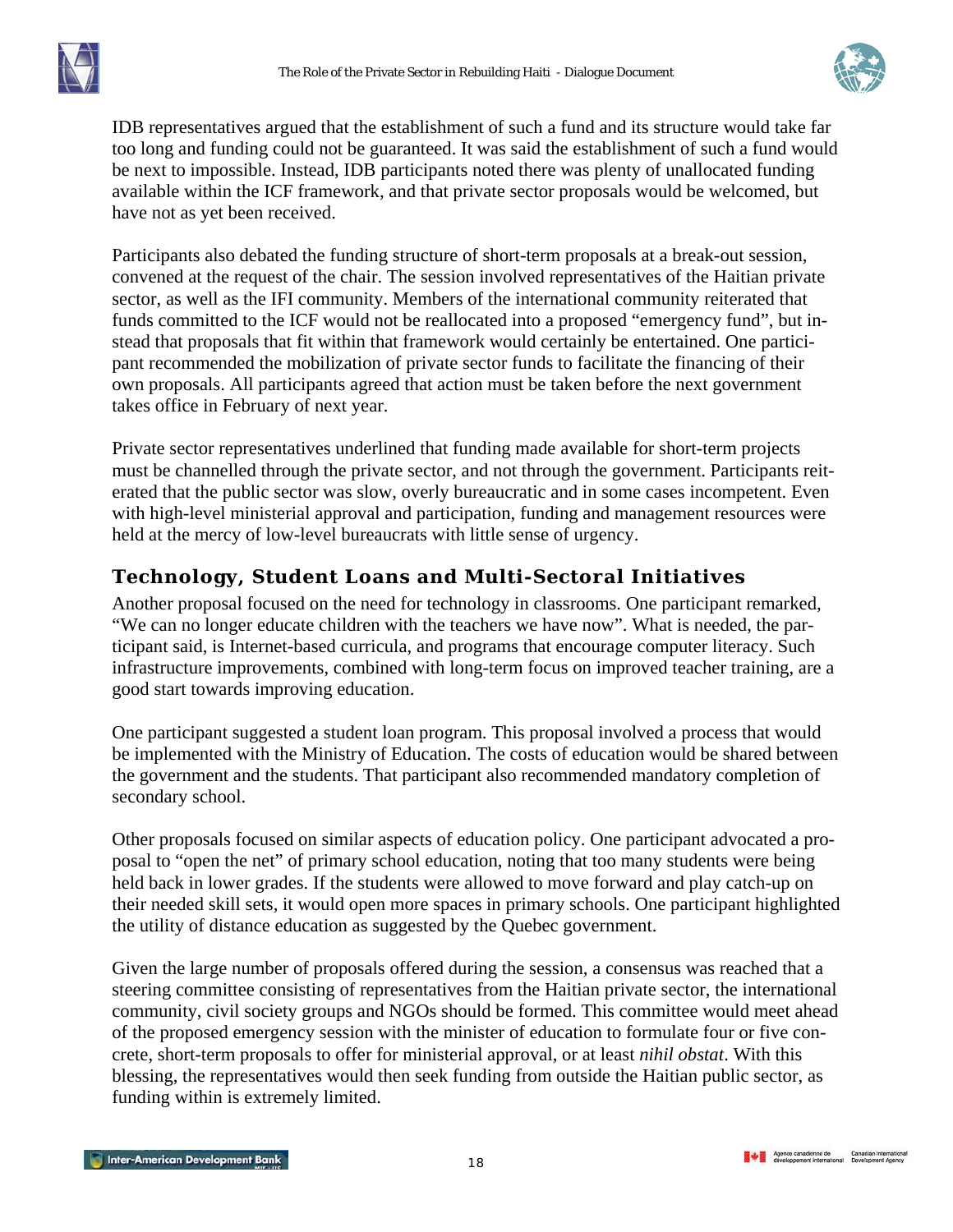



Funding is a primary problem. Even small, short-term projects may be beyond the financial scope of the government. One participant from the private sector revealed the government spends less than 10 percent of its already small budget on education, or approximately one percent of GDP. The participant noted spending would have to be at least four times that to be truly effective.

Given the limited financial means of the Haitian government, private sector participants proposed a private-public partnership that would also include NGOs, civil society groups and international financial institutions such as the IDB. This coalition would then both create and fund short and long-term proposals geared toward education improvement. Participants from the IDB mentioned that funding was already immediately available through the Interim Cooperation Framework. It was promised that short-term proposals from the private sector that fit within the mandate of the ICF would be fast-tracked through the IDB structure. A representative from a donor agency mentioned a proposal from the Haitian Chamber of Commerce took only six or seven months to put though this donor's system, allowing for rapid facilitation.

Regardless of funding channels, however, both the private sector and international community representatives made it clear that a partnership with the public sector was an absolute necessity. Without it, the public sector would be without room for improvement, and the education system would be entirely at the mercy of the private sector. It was agreed that a partnership in which the government regulates the programs funded by the private sector, while at the same time receiving technical assistance from the international community, civil society groups and NGOs to strengthen its capabilities, is integral to the long-term success and renaissance of the Haitian education system.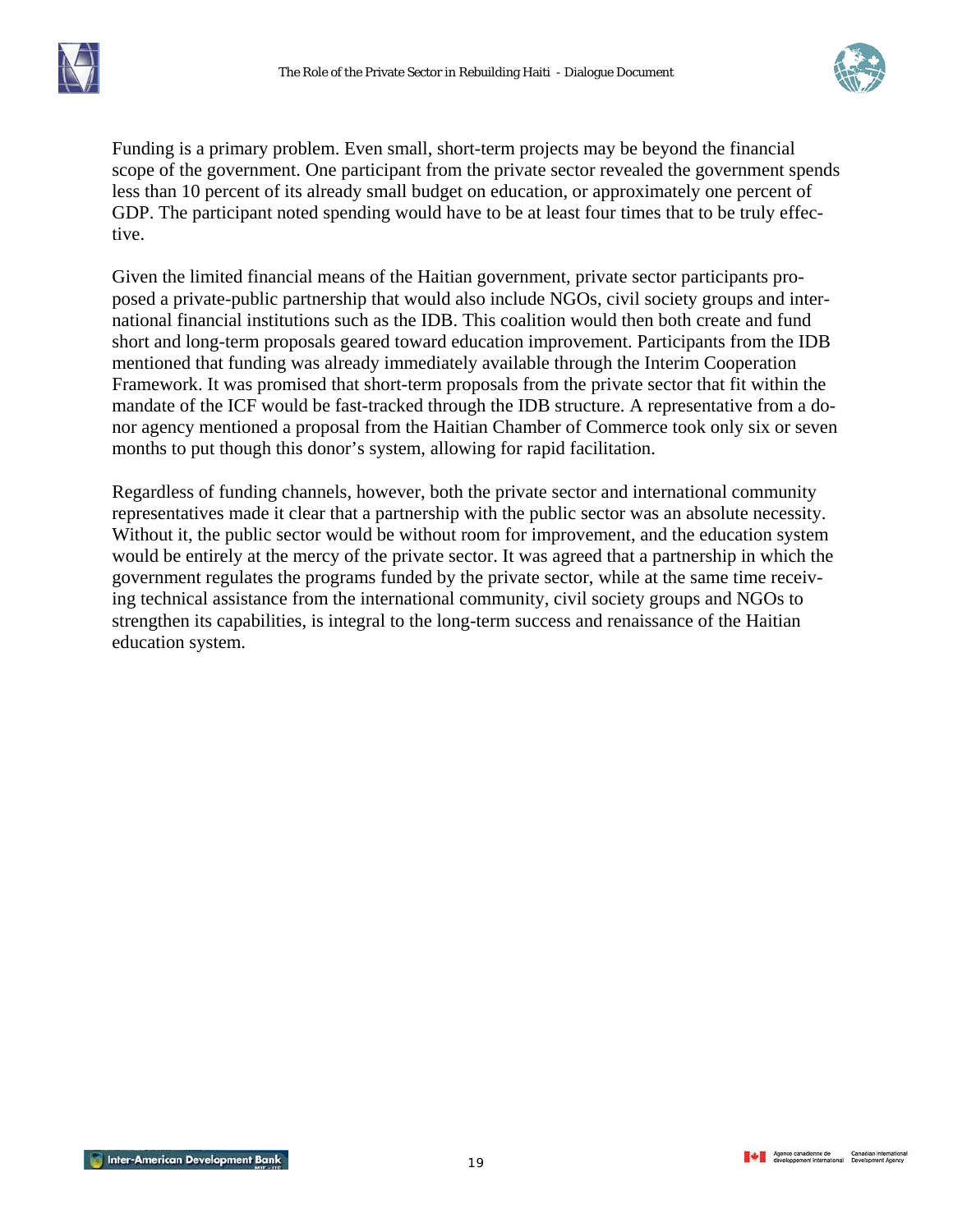<span id="page-21-0"></span>



## **Session Five: Security**

Security was the main theme for discussion in the fifth and concluding session, with both shortterm and long-term issues at the centre of participants' observations and concerns.

The capacity of the police force to protect the Haitian population is a principal concern of the private sector and the starting point for resolving short- and long-term security problems. Currently, the Haitian National Police (PNH) has 4,000 policemen for a population of 8 million. The police lack the equipment and training necessary to ensure security and combat such serious problems as drug trafficking and armed violence. The island of La Gonave offers a striking example of the insufficient number and uneven distribution of policemen across the country with no police available in a community of 70,000 people. Participants also noted the essential role that a well-functioning and corruption-free judicial and penitentiary systems should play in complementing the work of the police force and unanimously called for the strengthening of those institutions.

## **The Police and MINUSTAH**

Training of police is key for immediate security needs in Haiti; it is also vital for the long-term development and strengthening of democratic institutions and culture in Haiti. Participants strongly pressed for the continuation of international assistance in building and training the PNH and some asked for international support of a constitutional provision on the management of police. The continuation of the UN Stabilization Mission in Haiti (MINUSTAH) was considered an equal priority with the training of the police force, and Haitian participants expressed their fear that the next elected government could adopt a pro-nationalist platform and send MINUSTAH troops home. Likewise, the possible use of the veto in the UN Security Council by China to terminate MINUSTAH is an important concern and all agreed on the need to make countries on the Security Council aware of the central role the UN mission plays in the security of Haiti.

The international community was also thought to have a part in helping to solve the problem of international migration of criminals to Haiti, with a shared responsibility to ensure adequate immigration structures and procedures. Some highlighted matters relating to sovereignty that appear to inhibit international action.

## **Breaking the Crime-Poverty Link**

Of particular importance to the Haitian private sector is the structural aspect of security whereby the grim economic situation is both a cause and a consequence of security problems. High numbers of jobless Haitians in desperate situations are engaging in criminal behaviour, which further increases risks for businesses and stifles investment and diverts potential tax revenue towards criminal economic activity.

The decentralization of administrative and economic structures discussed earlier in the meeting also was held to be an important component in breaking the crime-poverty cycle. The creation of economic opportunities and infrastructure outside of Port-au-Prince can help curb migration to the country's capital and promote international business flows. There are many useful examples of countries where the construction of regional airports allowed tourists and businesses to take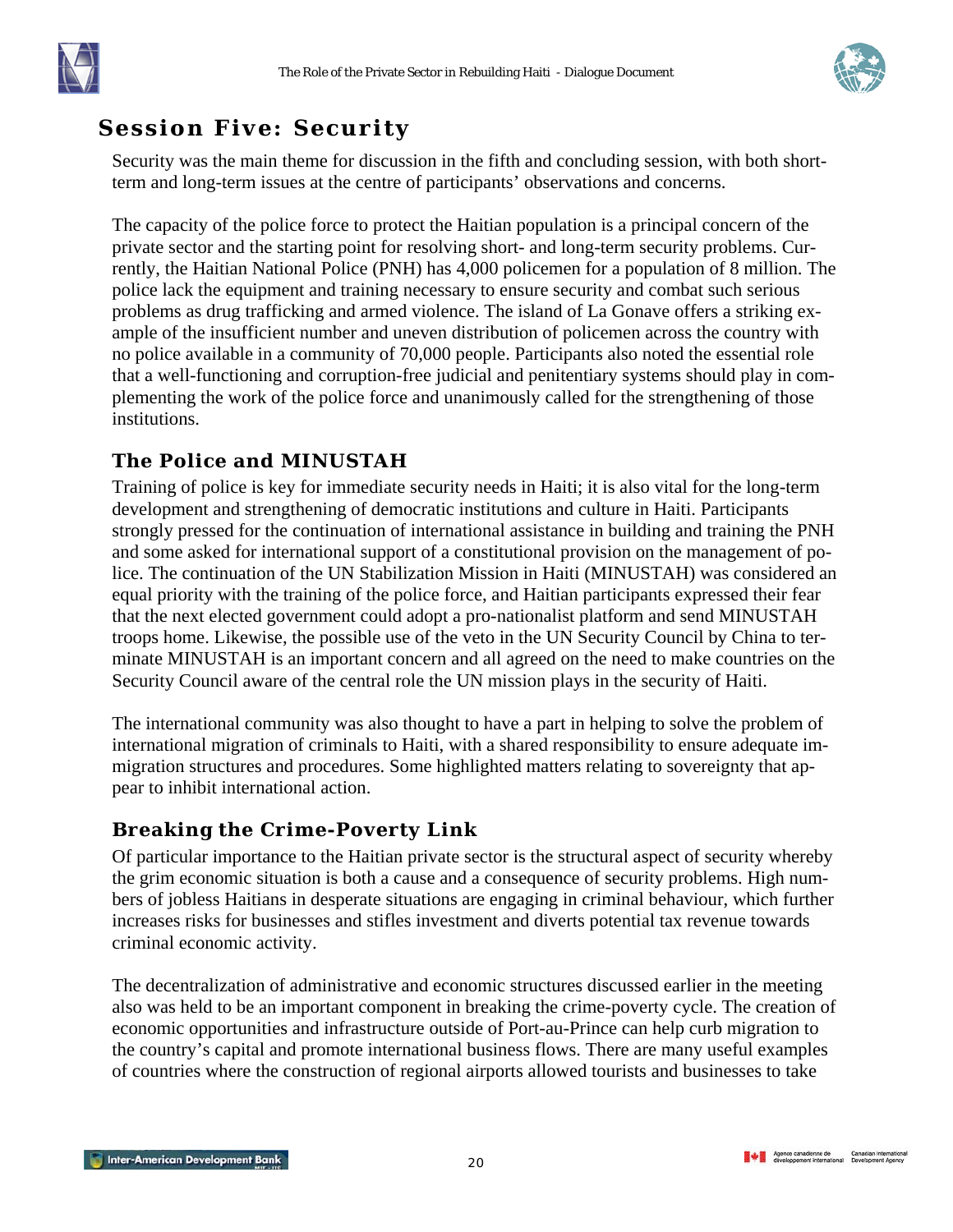



advantage of opportunities offered by resort areas and regional economic centres without transiting through violent zones.

This economic aspect of security is an important preoccupation of the Haitian private sector who worry that the international media and travel advisories harm the business environment by creating a negative public perception that goes beyond real security concerns. Haitian private sector leaders reminded other participants that Haiti does not compare that badly with some countries in the region with regard to crime and violence, and voiced frustration with the consequences of a disproportionate amount of negative press on inflows of travel and investment. As an outcome of this discussion, it was suggested that Haitian private sector leaders attempt to convince media and potential investors to review their perception of security in Haiti in a tour of major Canadian cities. The proposal was later expanded to include tours of other important donor countries.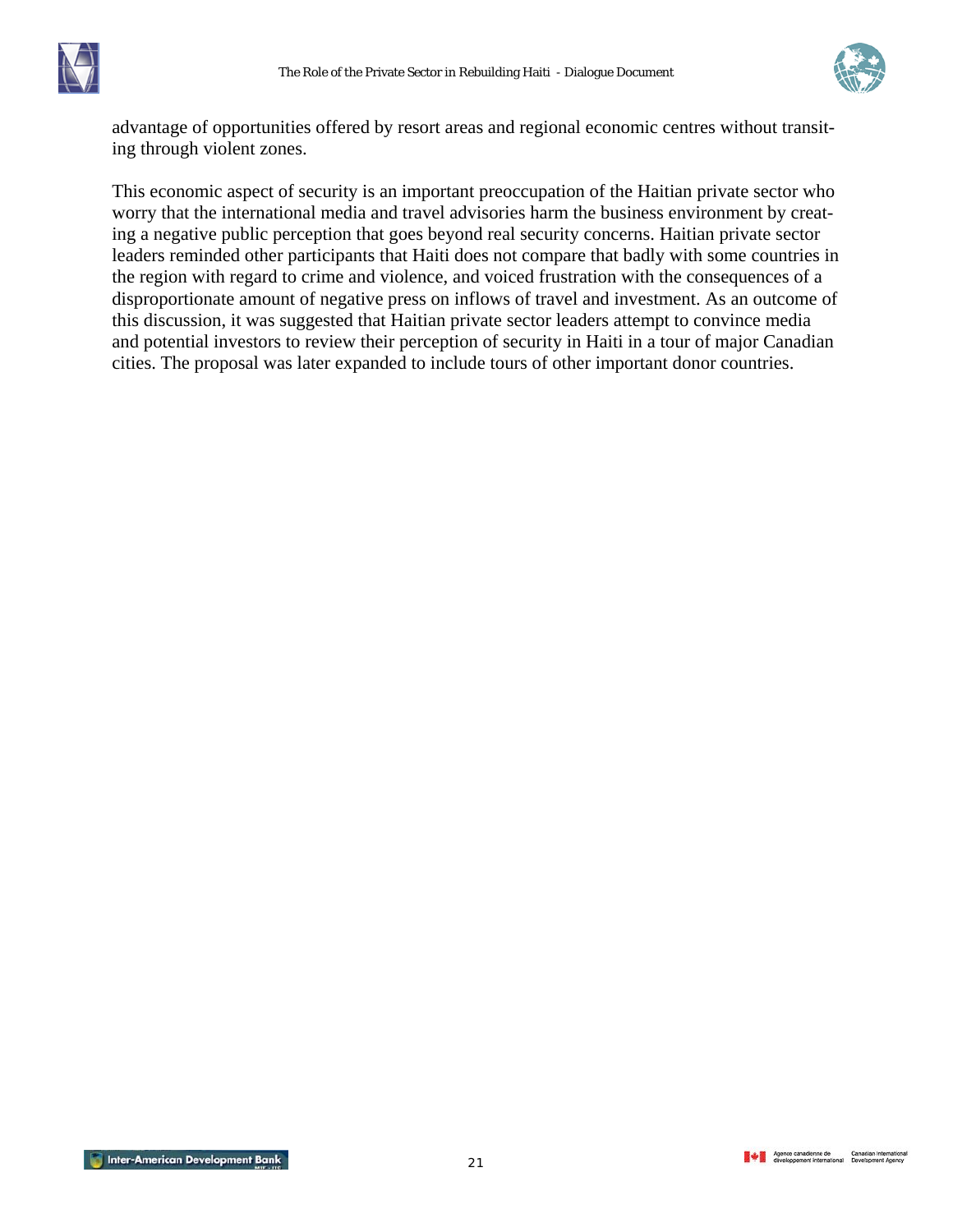<span id="page-23-0"></span>



# **Meeting Agenda**

#### **Friday, September 9**

**8h30 – 9h15 Continental Breakfast** 

#### **9h15 – 9h30 Welcoming Remarks**

Rt Hon Joe Clark, Meeting Chair

#### **9h30 – 12h00 Challenges and Opportunities in the Private Sector**

What are the major constraints facing the private sector in Haiti? How can Haitian business increase its access to capital? What proposals can combat unemployment and stimulate job creation? Are there steps that can be taken to keep talented managers in Haiti? What steps need to be taken to grow the private sector in the short-to-medium term? What can the private sector do to facilitate disbursements by IFIs

#### **12h00 – 14h00 Working Lunch Enrique Iglesias, President IDB and Robert Greenhill, President CIDA**

#### **14h00 – 16h15 Building Government and Private Sector Institutional Capacity**

What are the incentives and obstacles to private-public partnerships in Haiti? Are there examples of successful collaboration that could be replicated? What role can the private sector play in assisting in modernization of state enterprises? Can Haiti's private sector play a role in strengthening the capacity of the state?

#### **16h15 – 16h30 Coffee**

#### **16h30 – 17h45 Development outside of Port-au-Prince**

What are the challenges facing private enterprise outside of Port-au-Prince? Are there sources of funding for crucial needs such as roads, electricity, and basic sanitation? How do the challenges differ from those in Port-au-Prince? What can be done to revitalize the rural sector?

#### **17h45 – 18h15 Other Issues / Initiatives**

#### **18h15 – 19h00 Break**

#### **19h00 – 21h00 Buffet Reception**

*Representatives from the reception sponsor Export Development Canada along with representatives from the government of Canada, the Canadian Private Sector and the Haitian Diaspora will attend the reception in Willson House at Meech Lake.*

#### **Saturday, September 10**

#### **8h00 – 8h30 Continental Breakfast**

#### **8h30– 10h15 Education and Social Services**

What is the private sector currently doing to improve the quality of education in Haiti? How do private sector leaders define the main challenges to strengthening social services in Haiti? What new proposals can be considered? In the view of the private sector, what can the Haitian government and international agencies do to more effectively address the challenges in infrastructure, training, and financing that confront the country's social services?

#### **10h15 – 10h30 Coffee**

#### **10h30 – 12h30 Security, the Business Environment and Looking Ahead: After the Elections**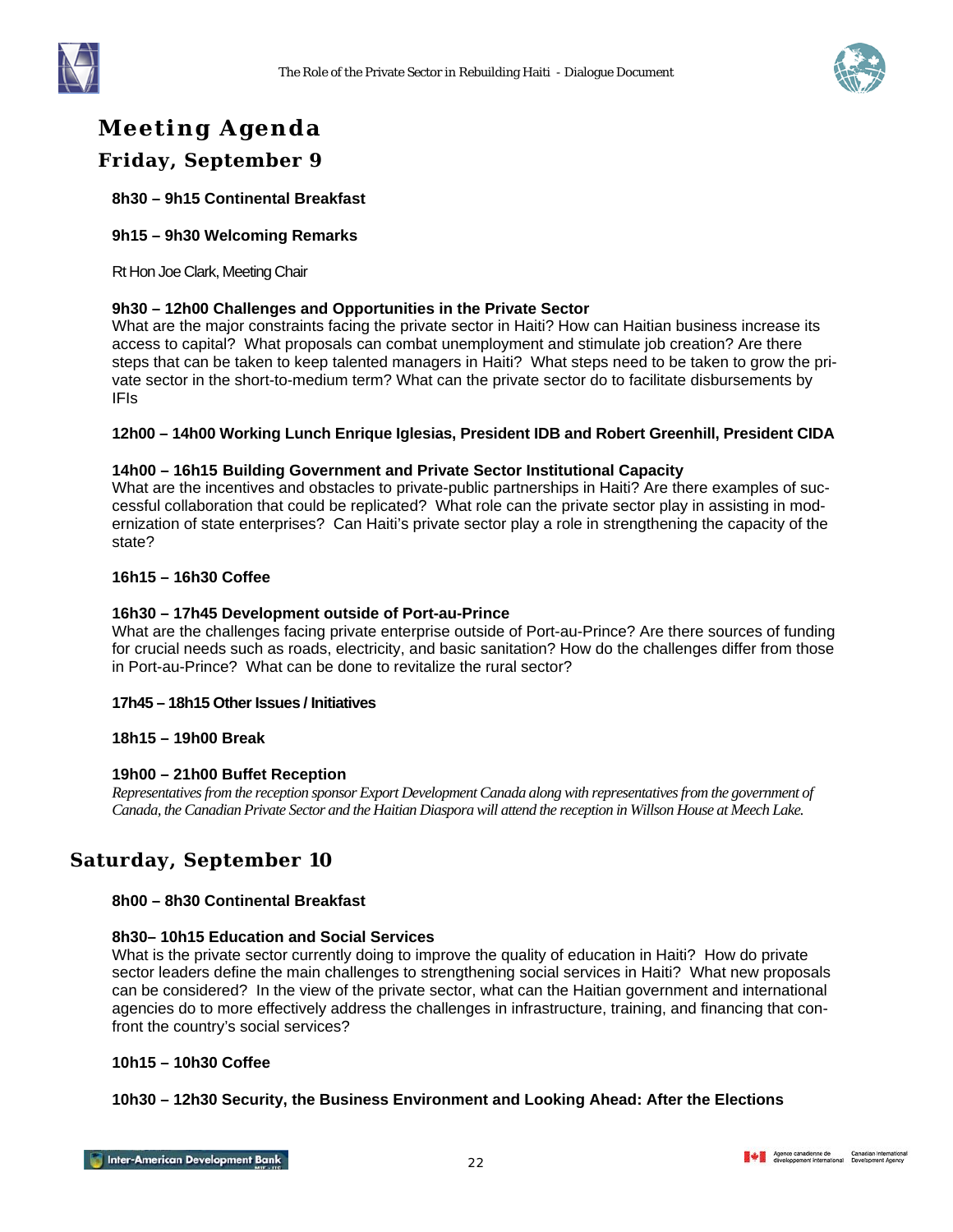



How are the upcoming elections likely to shape the dynamic between the private sector and the Haitian government? What can be done to improve collaboration between the private sector, the government, civil society and IFIs on issues of economic, social development and security? How are international donors planning for the post-election period? What role can the private sector play in promoting a smooth transition?

#### **12h30 – 13h30 Working Lunch**

**13h30 – 14h00 Conclusion and Participants Depart**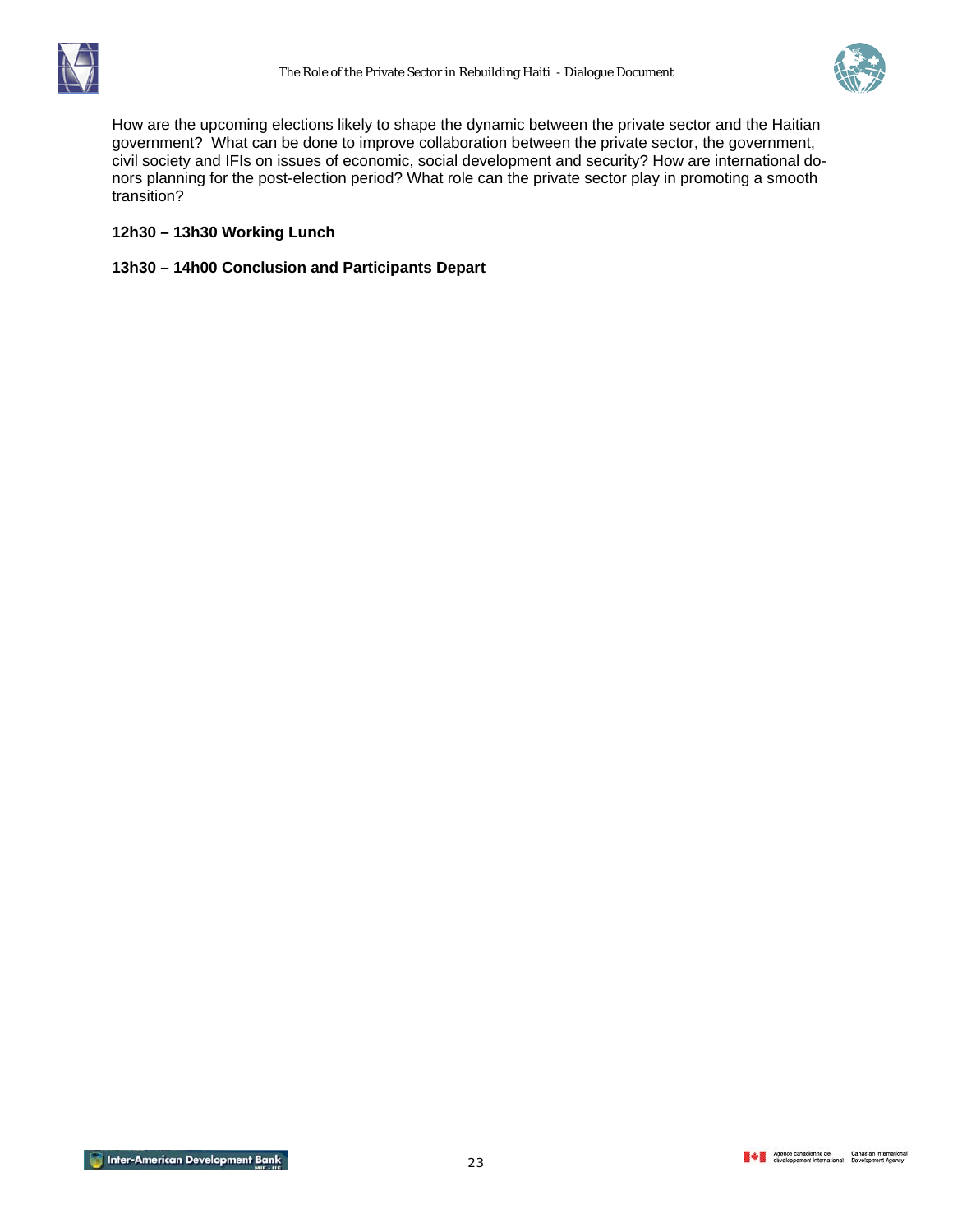



# <span id="page-25-0"></span>**Meeting Participants**

Joe Clark, Meeting Chair, Former Prime Minister of Canada, Board Member, Canadian Foundation for the Americas Enrique Iglesias, Meeting Sponsor, President, Inter-American Development Bank Robert Greenhill, Meeting Co-Sponsor, President, Canadian International Development Agency Charles Bassett, Executive Director for Canada, Inter-American Development Bank Edouard Baussan, President, AGEMAR and Vice President, Unibank Régine Beauplan, Communications Advisor, Canadian International Development Agency Pierre Marie Boisson, Chef économiste, SOGEBANK et Chairman of the Board, SOGESOL Claude Boucher, Ambassador, Canadian Embassy in Haiti, Foreign Affairs Canada Reginald Boulos, President, Chambre de Commerce et d'Industrie d'Haiti Carl Braun, Président du Counseil d'Administration, Unibank Patrick Brennan, Deputy Director, Haiti Unit, Foreign Affairs Canada Richard Buteau, President, Kinam-Karibe Hotel Group et Vice President of the Association Touristique d'Haiti Jerry C. Butler, Alternate Executive Director for the Caribbean, Inter-American Development Bank Max Chauvet, Directeur, Le Nouvelliste et Vice President, Centre pour la Libre Entreprise et la Démocratie Franck N. Ciné, Président et Directeur Général, Haitel SA Charles Clermont, IDEO Denis Coderre, Member of Parliament, Special Advisor on Haiti to Prime Minister Paul Martin Gladys Coupet, Country Corporate Officer, Citibank et President, Association Professionnelle des Banques Frantz Bernard Craan, Trésorier, JMB Export et Board member, Centre pour la Libre Entreprise et la Démocratie Emilio Cueto, Resident Representative, Haiti, Inter-American Development Bank Carlo Dade, Senior Advisor, Canadian Foundation for the Americas Eduardo del Buey, Executive Director, Canadian Foundation for the Americas Lionel Delatour, Centre pour la Libre Entreprise et la Démocratie Ralph Edmond, Président, Pharmatrix et President, Association Nationale des Importateurs de Produits Pharmaceutiques Dan Erikson, Director, Caribbean Programme, Inter-American Dialogue John Graham, Board Chair, Canadian Foundation for the Americas Marie-Claude Harvey, Gestionnaire de programme, Private Sector Division, Canadian International Development Agency Ann B. Hauge, Vice-Président, Agri-supply SA Marie-Claude Harvey, Foreign Affairs Canada Kathryn Hewlett-Jobes, Senior Advisor, Multilateral Investment Fund, Inter-American Development Bank Jean-Claude Icart, Agent de recherche, Université du Québec à Montréal Jamal Khokhar, Director General, Latin America and Caribbean Bureau, Foreign Affairs Canada Christian Lapointe, Director, Caribbean and Central America Division, Foreign Affairs Canada Suzanne Laporte, Vice President, Americas Branch, Canadian International Development Agency Frantz Liautaud, Président, Haitian-Canadian Chamber of Commerce Michel Lominy, Président, L'Association pour la Promotion et le Développement Economique du Sud-Est Ginette Martin, Director, Haiti Unit, Foreign Affairs Canada Chris McKee, Private Sector Development Specialist, Canadian International, Development Agency Mireille Mérové-Pierre, Mérové-Pierre Cabinet d'Experts-Comptables, KPMG Haiti Jack Morency, Adjoint de comté principal, Bureau de Pierre Pettigrew Yves Pétillon, Director, Haiti, Cuba and Dominican Republic, Canadian International Development Agency Kesner Pharel, Président et directeur general, Groupe Croissance